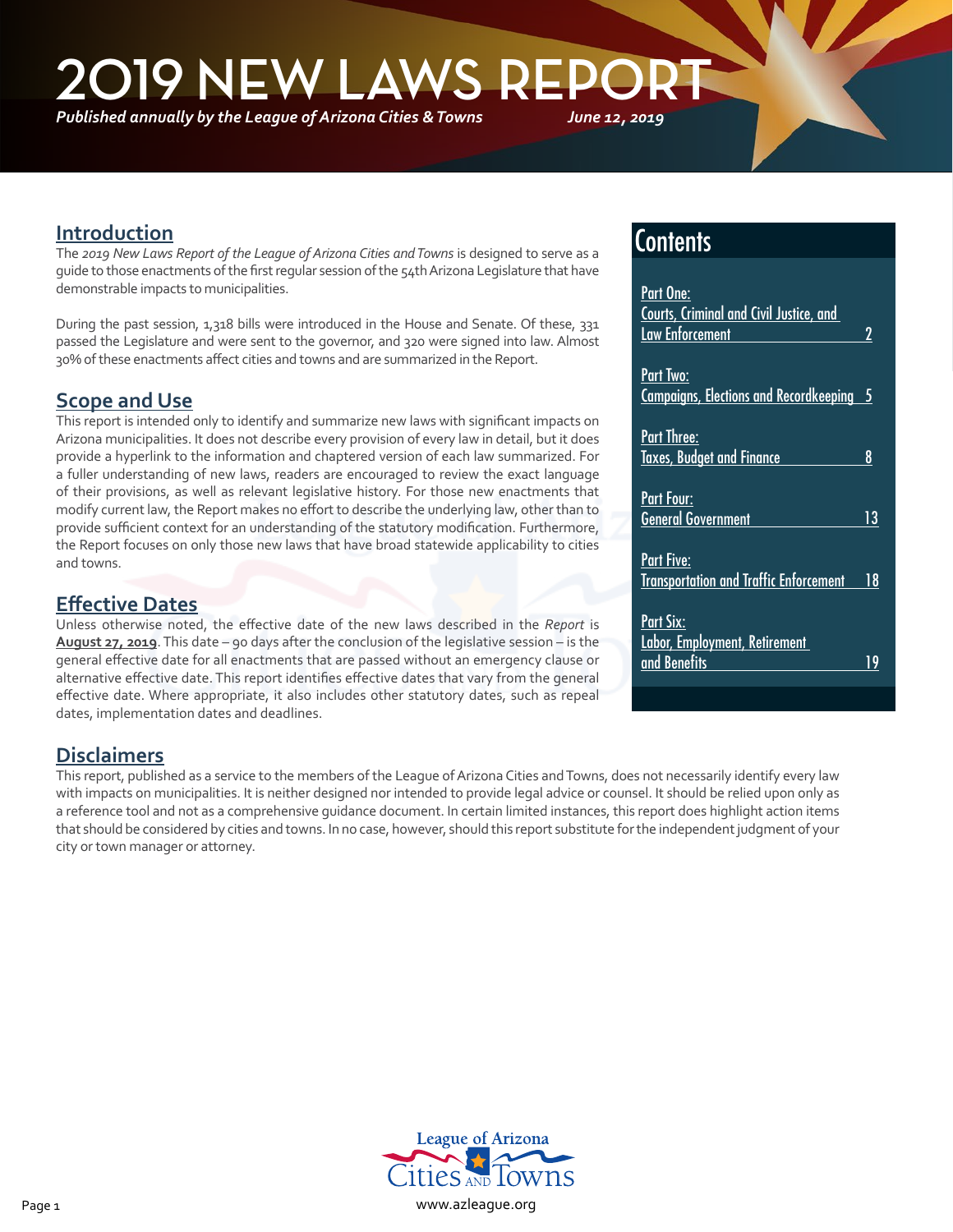<span id="page-1-0"></span>*Published annually by the League of Arizona Cities & Towns*

## **Part One Courts, Civil and Criminal Justice and Law Enforcement**

#### **HB 2008 duty to report; supervisor; administrator**

[\(Chapter 70\)](https://apps.azleg.gov/billStatus/BillOverview/71006)

Expands the list of persons required to report suspected child abuse to include the immediate or next higher-level administrator/ supervisor of a current mandated reporter (e.g. doctor, teacher, police officer, case worker, etc.), if the administrator/supervisor has a reasonable belief that a minor is or has been the victim of abuse and that a report has not already been made.

## **HB 2076 virtual training simulators; location**

[\(Chapter 283\)](https://apps.azleg.gov/BillStatus/BillOverview/71144)

Transfers one virtual training simulator from the Yuma County Sheriff's Office to the Glendale Regional Training Academy and allows the Department of Public Safety to accept delivery of the virtual training equipment and software before enough monies are available from the Peace Officer Training Equipment Fund, under certain conditions.

#### **HB 2421 animal cruelty; working animal; harassment** [\(Chapter 32\)](https://apps.azleg.gov/BillStatus/BillOverview/71552)

Expands the offense of *cruelty to animals* to include intentionally or knowingly harassing a working animal in a law enforcement vehicle and makes it a class 1 misdemeanor.

#### **HB 2366 motor vehicle accidents; restricted license** [\(Chapter 153\)](https://apps.azleg.gov/BillStatus/BillOverview/71466)

Requires all courts to direct the Arizona Department of Transportation to suspend or restrict a person's driving privilege upon a first conviction for causing serious physical injury or death during a moving violation (currently optional) and specifies that the suspension or restriction must be for at least 90 days for causing physical injury and at least 180 days for causing a death.

#### **HB 2532 critical health information; emergency responders**  [\(Chapter 292\)](https://apps.azleg.gov/BillStatus/BillOverview/71753)

Allows cities and towns to establish a critical health information program that allows participants to voluntarily provide their health information to first responders in motor vehicle emergencies. It outlines the program requirements for municipalities that opt-in to the program, including design of program materials, to maximize uniformity. Program participants may provide emergency contact information, physicians' names and contact information, medical conditions, or other information relevant to first responders in an emergency, which will be placed in the glove compartment of the vehicle and a yellow decal placed on the rear window of the vehicle notifying first responders of participation in the program. It allows municipalities to charge participants a nominal fee for costs to manage the program.

#### **HB 2671 animal cruelty; domestic animals; classification** [\(Chapter 188\)](https://apps.azleg.gov/BillStatus/BillOverview/72314)

Makes it a class 5 felony to intentionally or knowingly subject a domestic animal to cruel mistreatment or kill the animal without legal privilege or consent of the animal's owner or handler (currently a class 1 misdemeanor for any animal). Defines *domestic animal* as a mammal, that is not regulated by Title 3 of the Arizona Revised Statutes (agriculture statutes), that is kept primarily as a pet or companion or that is bred to be a pet or companion.

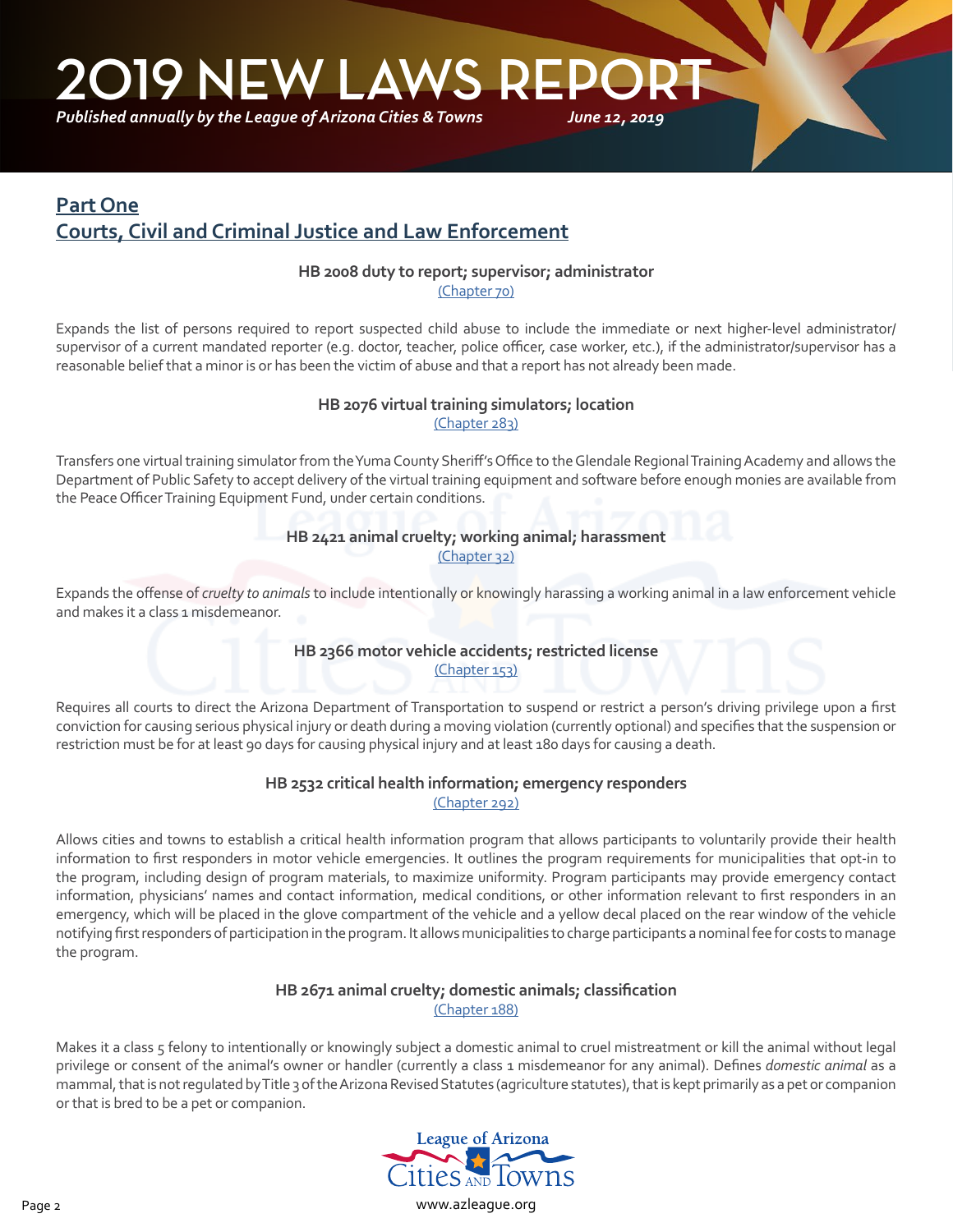*Published annually by the League of Arizona Cities & Towns*

#### **HB 2634 peace officers; discipline; hearings; discovery** [\(Chapter 110\)](https://apps.azleg.gov/BillStatus/BillOverview/72265)

Expands the application of the 'Police Bill of Rights' to any dismissal, demotion, or suspension that results from misconduct or unsatisfactory performance (previously limited to discipline authorized by statute, charter or ordinance and subject to a hearing or other procedure by a local merit board, a civil service board, an administrative law judge or a hearing officer). Requires employers to provide a copy of the "Notice of Investigation" to officers for their records and any relevant and readily available materials in written, audio, or video format. Allows officers to record their own interview during an administrative investigation but specifies that the recording is not an official record. Specifies that the duty to disclose continues throughout the appeals process. Requires employers to provide a written explanation when an administrative investigation continues beyond 180 days before the 180th day. Expands the definition of *investigative file* to include complaints, audio recordings, video recordings, photographs, witness statements and exculpatory and mitigating evidence.

#### **HB 2676 public officers; records; confidentiality** [\(Chapter 256\)](https://apps.azleg.gov/BillStatus/BillOverview/72320)

Expands protections to block public access to county records for certain eligible persons to include all identifying information, instead of only their address and telephone number. The list of eligible persons is outlined in existing statute. The protected records include any documents recorded by a county recorder, maintained by a county assessor or county treasurer, kept by ADOT, or related to voter registration.

#### **SB 1064 court security officers; certification; powers** [\(Chapter 300\)](https://apps.azleg.gov/BillStatus/BillOverview/71153)

Allows courts to employ security officers that are certified by the Supreme Court to ensure safety of court facilities and employees. It defines the duties of the security officer, including detaining persons, refusing weapons or unlawful material in judicial branch facilities, among others. The bill stipulates the security officers are not eligible for PSPRS or CORP retirement benefits.

#### **SB 1223 written vehicle accident reports; threshold** [\(Chapter 168\)](https://apps.azleg.gov/BillStatus/BillOverview/71802)

Increases the property damage threshold to \$2,000 at which law enforcement officers are required to complete a written report of a vehicle accident resulting in bodily injury, death or damage to property. It also increases a similar threshold for accidents requiring a partial written accident report for accidents that did not cause the issuance of a citation, bodily injury or death.

#### **SB 1231 public safety; residency requirements; prohibition** [\(Chapter 95\)](https://apps.azleg.gov/BillStatus/BillOverview/71826)

Prohibits cities and towns from imposing residency requirements on peace officers and firefighters as a condition of employment except for executive-level firefighters and peace officers. The bill does not apply to cities or towns with a population of 5,000 or less.

## **SB 1250 protective orders; sexual assault**

[\(Chapter 118\)](https://apps.azleg.gov/BillStatus/BillOverview/71854)

Allows a person to petition for an injunction against harassment for alleging one or more acts of sexual violence (currently limited to "a series of acts") and exempts a victim of sexual violence from being required to pay any fees for service of process for the injunction.

#### **Effective date: January 1, 2020.**

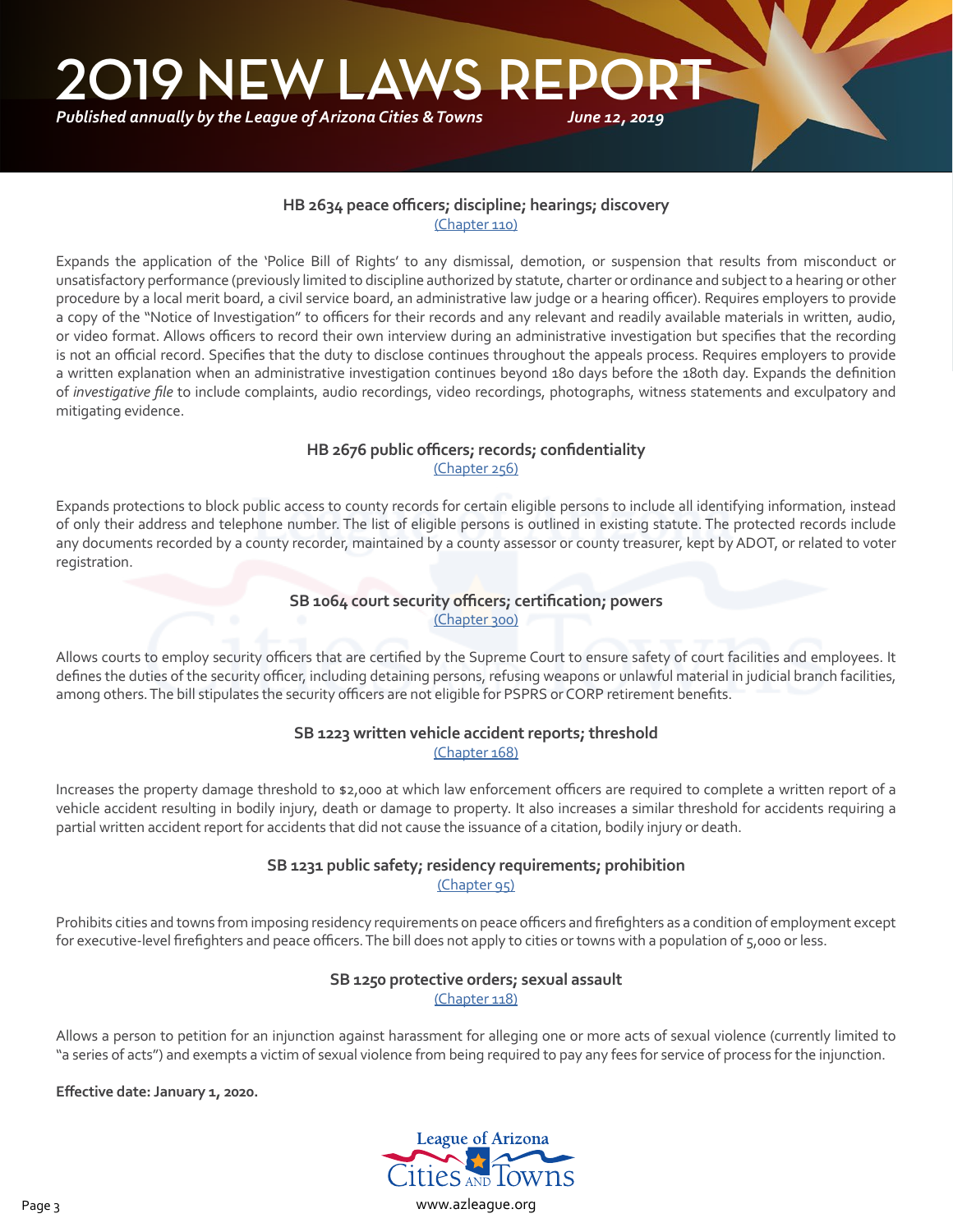#### **SB 1317 bodily fluids exposure; testing** [\(Chapter 21\)](https://apps.azleg.gov/BillStatus/BillOverview/71941)

*June 12, 2019*

Allows public safety employees and volunteers to petition the court for an order for a blood test of another person if the employee or volunteer was exposed to blood or bodily fluids while rendering aid to the person as a result of a medical emergency.

#### **SB 1348 fireworks; retail sales; enforcement** [\(Chapter 260\)](https://apps.azleg.gov/BillStatus/BillOverview/71983)

Expands the definition of and the dates for sales and use of permissible consumer fireworks in Maricopa and Pima Counties. The dates for permissible sales are expanded to include April 25 through May 6 and, until December 31, 2020, five days before and through the third day of Diwali. The additional days for use of fireworks include May 4 through May 6 and, until December 31, 2020, the second and third days of Diwali. It allows cities, towns and counties to prohibit fireworks within a one-mile radius of a mountain preserve, desert or regional park, national forest or wilderness area during a stage one or higher fire restriction. It permits local fire marshals to seize fireworks and impose fines under certain conditions.

## **SB 1494 marijuana; testing; advisory council; library**

[\(Chapter 318\)](https://apps.azleg.gov/BillStatus/BillOverview/72146)

Establishes testing requirements for nonprofit medical marijuana dispensaries to test medical marijuana and medical marijuana products beginning November 1, 2020 and establishes laboratory and new dispensary certification and regulation under the purview of the Department of Health Services (DHS). It prohibits a laboratory from being located within 500 feet of a public or private school that existed before the laboratory applied to be certified by DHS and requires compliance with local zoning as a condition for dispensary and laboratory certification. DHS employees and independent third-party laboratory agents may not be charged with or prosecuted for possession of marijuana cultivated for medical use if they are following DHS rule and statute.

#### **SB 1526 firefighting foam; prohibited uses** [\(Chapter 222\)](https://apps.azleg.gov/BillStatus/BillOverview/72198)

Prohibits local governments from using class B firefighting foam that contains intentionally added PFAS chemicals for training or testing purposes unless required by law or done in a facility with proper containment, treatment, and disposal measures.

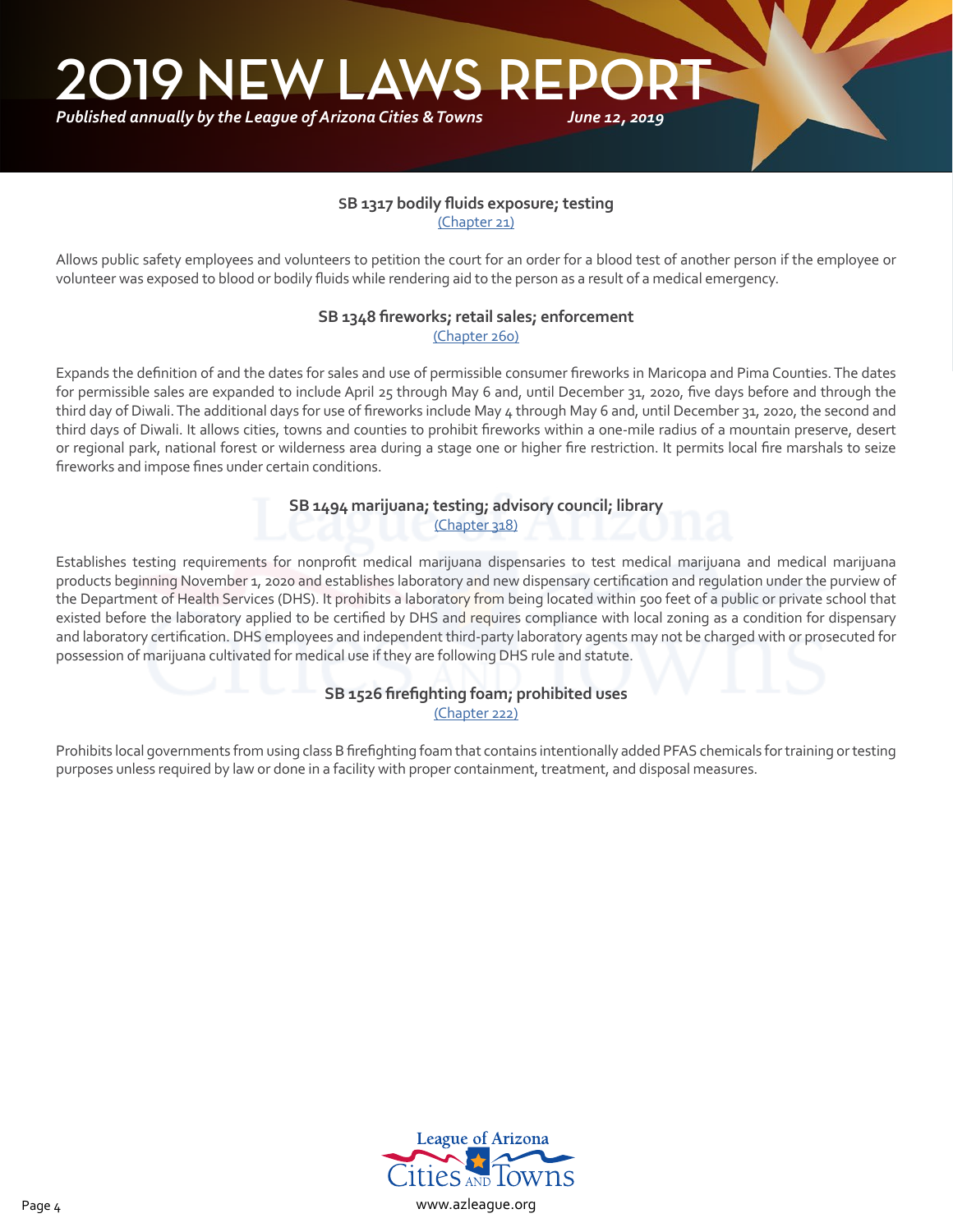<span id="page-4-0"></span>*Published annually by the League of Arizona Cities & Towns*

## **Part Two Campaigns, Elections and Recordkeeping**

#### **HB 2023 political signs; ballot measures; tampering**

[\(Chapter 27\)](https://apps.azleg.gov/billStatus/BillOverview/71034)

Expands the political sign tampering classification to include ballot measures. A person authorized by the committee in support or opposition of the ballot measure, question, or issue is not subject to this classification. The bill specifies the restriction on a person tampering with a *candidate* sign ends seven days after the primary election if the candidate does not advance from the primary to general election.

## **HB 2039 elections; federal form; emergency voting**

[\(Chapter 282\)](https://apps.azleg.gov/billStatus/BillOverview/71061)

Requires the county recorder to report to the secretary of state and post on the recorder's website the number of registered voters (using either the federal or state voter registration form) who have not provided proof of citizenship and after each general election, the number of ballots cast by those persons who voted a ballot containing only federal offices. The bill clarifies that a person who becomes ill or disabled prior to an election who requests a ballot to be delivered by a special election board must sign a statement that the person is experiencing an emergency that began as early as the second Friday, rather than the first Friday, immediately before the election.

#### **HB 2133 voter registration; updates; internet address**

[\(Chapter 242\)](https://apps.azleg.gov/BillStatus/BillOverview/71214)

When an elector's nonforwardable election mail is returned, HB2133 requires the county recorder to include in the follow-up notice that the elector can revise the voter registration information online and failure to update the registration form in print or online may result in an inactive registration status. The online registration information must also be included on a change of address form. If the elector's new address is in a new county, the recorder must forward the information to the appropriate county.

#### **HB 2134 municipal elections; write-in candidates** [\(Chapter 284\)](https://apps.azleg.gov/BillStatus/BillOverview/71216)

Requires a write-in candidate in a nonpartisan election to receive at least the same number of votes as the number of signatures required for nominating petitions for the same office in order to advance to the runoff election or obtain a certificate of election.

#### **HB 2236 county recorder; candidate petition** [\(Chapter 127\)](https://apps.azleg.gov/BillStatus/BillOverview/71320)

For candidate challenges, the bill requires the county recorder or other election officer to perform petition signature verifications for nomination petition challenges and provide testimony and other evidence on request of any of the parties to the challenge.

#### **HB 2238 election procedures; manual**

[\(Chapter 99\)](https://apps.azleg.gov/BillStatus/BillOverview/71323)

Requires the secretary of state to submit for review the State's Instruction and Procedures Manual to the governor and attorney general by October 1 of the year prior to the general election instead of ninety days before the election. The manual must be issued by December 31 of each odd-numbered year immediately preceding the general election instead of thirty days prior to the election.

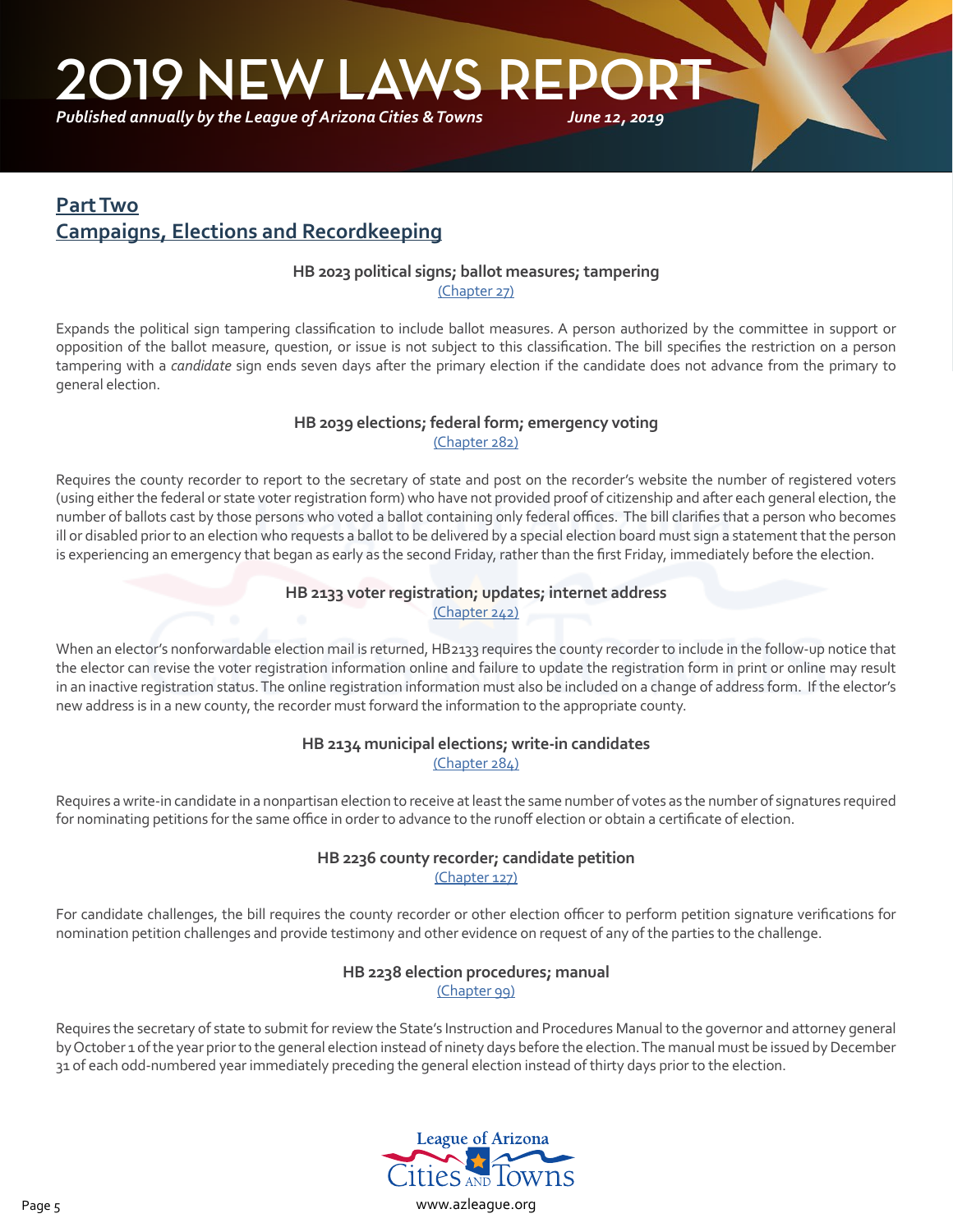## **HB 2721 town elected officials; term limits**

[\(Chapter 80\)](https://apps.azleg.gov/BillStatus/BillOverview/72365)

Allows the voters of a town to enact, enforce or repeal by initiative term limits for the mayor and council and specifies it applies to any mayor or council member elected after the date the voters approved the initiative.

#### **SB 1030 remote online notarization; registration** [\(Chapter 56\)](https://apps.azleg.gov/BillStatus/BillOverview/71078)

Establishes remote online notarization with rules to be adopted by the secretary of state by July 1, 2020. It outlines the parameters for remote online notarization including electronic record-keeping requirements and the use of the notary's electronic signature and seal. For electronic transactions, a perceivable image of a notary's seal may be included on an electronic record instead of an imprint of the seal if other requirements are satisfied. Additionally, the bill establishes that a denial of a notary application is an appealable agency action and a person cannot submit a new application while the appeal is pending. Under certain circumstances, the secretary of state may require that a notary public attend a notary training course instead of or in addition to a suspension. If the notary commission has been revoked, the person is prohibited from submitting a new application for a notary commission for one year after the date of the revocation. If only one notary public journal is kept, it is presumed to be a public record.

#### **Effective date: July 1, 2020.**

٦

#### **SB 1054 early ballots; deficiencies; cure period** [\(Chapter 39\)](https://apps.azleg.gov/BillStatus/BillOverview/71131)

Establishes a five-day cure period for an election that includes a federal election, or a three-day cure period for other elections, for a voter to correct or confirm the signature on an early ballot affidavit if notified by the county recorder or election officer of an inconsistency. The cure period for corrections does not apply to special taxing districts or special district mail ballot elections. The bill expands the time to begin tabulation of early ballots to 14 days before the election and makes conforming changes relating to submission of the computer program and software for tabulating devices to the secretary of state and observers in the counting center.

#### **SB 1072 early voting centers; identification required** [\(Chapter 15\)](https://apps.azleg.gov/BillStatus/BillOverview/71189)

Requires voting centers to allow voters to receive a ballot on election day after presenting identification. It requires voters to present identification at early voting locations before receiving a ballot. It also allows the county recorder or an elections officer to provide for voter registration updates pursuant to the secretary of state's instructions and procedures manual.

#### **SB 1090 emergency voting procedures; board action** [\(Chapter 107\)](https://apps.azleg.gov/BillStatus/BillOverview/71292)

For emergency voting, the bill requires a person experiencing an emergency to provide identification and sign a statement under penalty of perjury regarding the emergency that would prevent the person from voting on election day. Signed statements are not subject to inspection under public records law. The bill allows a board of supervisors to authorize an election officer to use emergency voting centers if certain conditions are met. In the event an approved emergency voting center becomes unavailable and there is insufficient time for the board of supervisors to approve an alternate location, the county recorder or the election officer may make changes to an approved emergency voting center location and notify the public and board as soon as practicable. The alternate emergency voting center shall be as close to the previous location as possible.

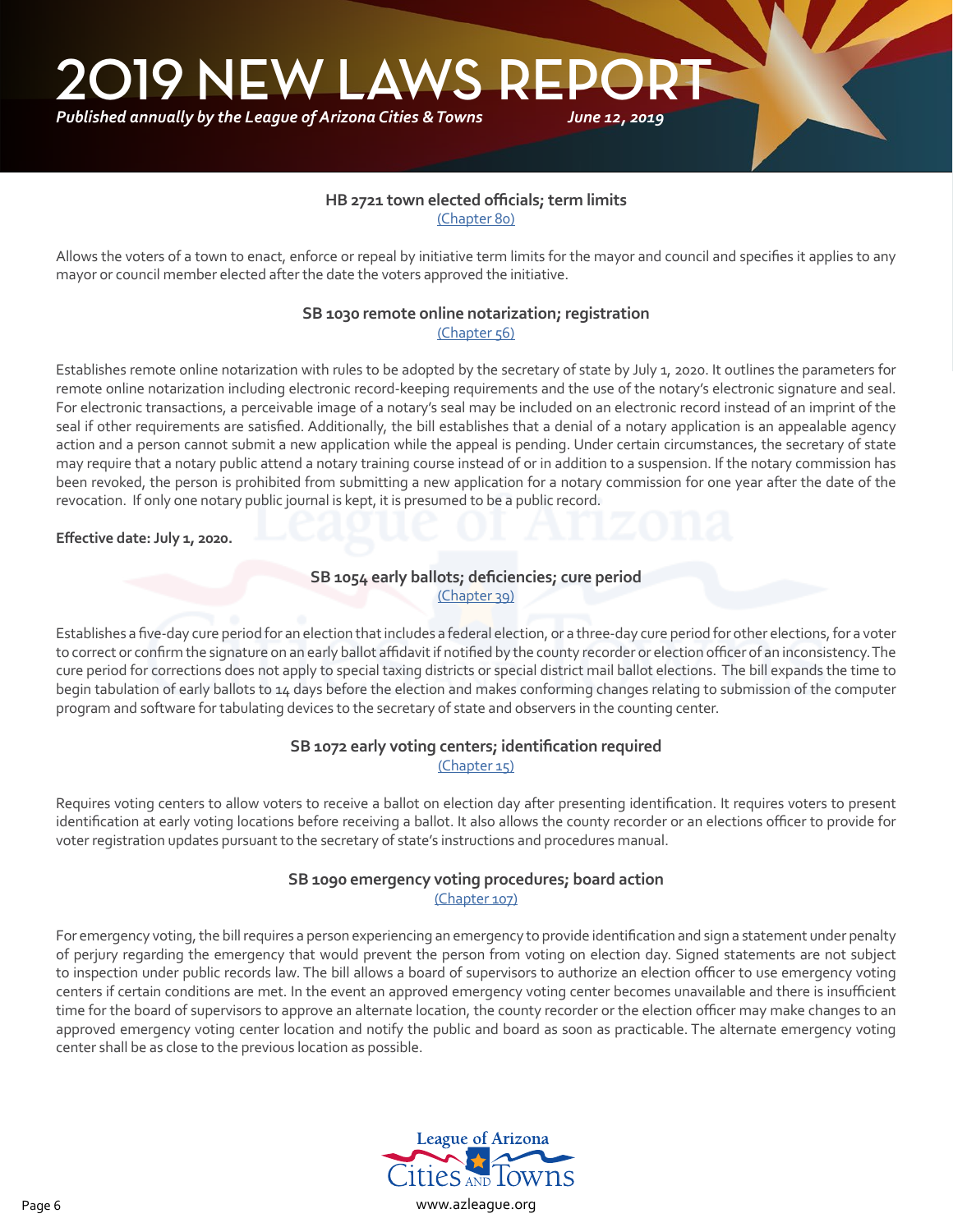#### **SB 1154 primary date; first August Tuesday** [\(Chapter 246\)](https://apps.azleg.gov/BillStatus/BillOverview/71705)

Beginning in 2020, the bill moves the primary election date to the first Tuesday in August and the candidate nomination filing period to 120-150 days prior to the election. The bill requires cities and towns with an election not held concurrently with the general election to be called no later than 150 days (currently 120 days) before the date of holding the election. This requirement does not apply to recall elections. Charter cities with charter provisions that conflict with the new primary date or nomination filing period are authorized to call an election in August or November 2019 with only a 90-day notice to the counties. The 2020 candidates who are collecting signatures on a nomination petition form before the general effective date of this bill may lawfully submit those signatures even if the petition form includes the former primary election date. Those signatures cannot be ruled invalid due solely to the changed date of the primary election.

#### **SB 1261 lobbyists; filings; attestations** [\(Chapter 218\)](https://apps.azleg.gov/BillStatus/BillOverview/71872)

Requires lobbyist registration of a principal or public body and filing of expenditure or other reports to be filed under the penalty of perjury rather than under oath, which will allow the electronic filing of registration.

#### **SB 1451 procedures; nomination petitions; registered circulators** [\(Chapter 315\)](https://apps.azleg.gov/BillStatus/BillOverview/72111)

Prior to collecting a signature on a nomination petition, SB1451 requires a candidate to file a Statement of Interest, which contains the name of the person, the political party, if any, and the name of the office that may be sought. Any signatures collected prior to the filing of the Statement are invalid and subject to challenge except candidates who are currently circulating must file the Statement by January 2, 2020 to maintain the validity of the signatures. The Statement is not required for certain candidates for special taxing districts, precinct committeeman and President and Vice President of the United States. The bill makes several changes to the circulator requirements for statewide initiative and referendum measures.

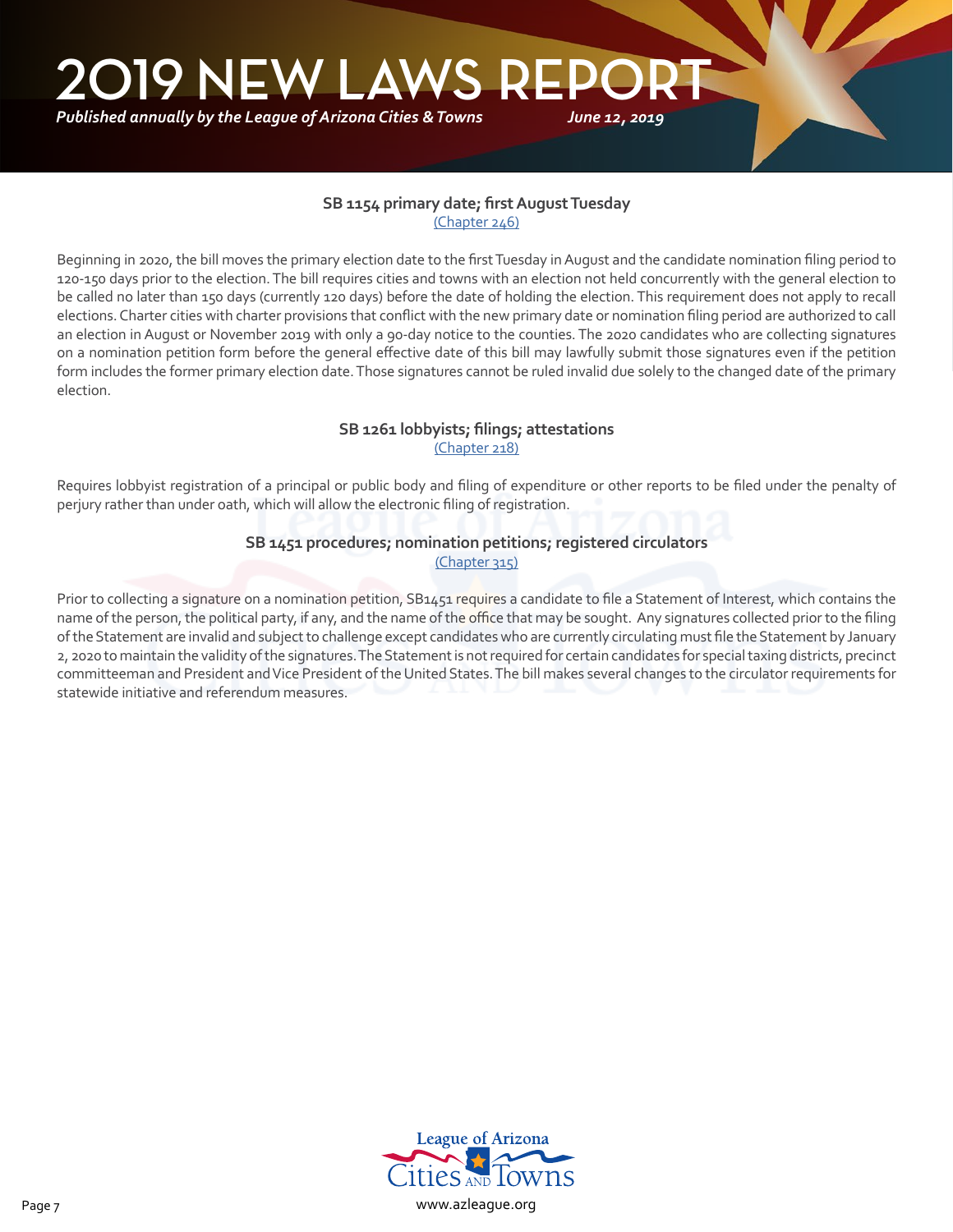<span id="page-7-0"></span>**2019 NEW LAWS REP** 

*Published annually by the League of Arizona Cities & Towns*

## **Part Three Taxes, Budget and Finance**

٦

#### **HB 2027 online lodging marketplace; local taxation**

*June 12, 2019*

[\(Chapter 124\)](https://apps.azleg.gov/billStatus/BillOverview/71039)

Makes technical changes to statutes to ensure DOR has the authority to collect on behalf of cities and towns local taxes on online lodging marketplace transactions.

## **HB 2074 treatment and education facilities; exemption**

[\(Chapter 208\)](https://apps.azleg.gov/BillStatus/BillOverview/71137)

Retroactive to January 1, 2019, exempts a residential treatment and education facility from property taxes beginning on the date a nonprofit organization acquires ownership of the property and buildings if the property and buildings are used for education and not used or held for profit. Property, buildings and fixtures that are leased to a nonprofit residential treatment and education facility and that are used for education instruction in any grade or program through grade 12 are classified as class 9 property for property tax purposes.

#### **HB 2109 county transportation excise tax.**

[\(Chapter 50\)](https://apps.azleg.gov/BillStatus/BillOverview/71190)

Allows a regional transportation authority to levy a county transportation excise tax of up to 20%, increased from 10%, of the transaction privilege tax rate in effect on January 1, 1990 (5%) or of the jet fuel excise and use tax rate prescribed by statute (currently \$3.05 per gallon).

#### **HB 2275 TPT exemptions; propagative materials**

[\(Chapter 288\)](https://apps.azleg.gov/BillStatus/BillOverview/71386)

Exempts propagative materials from the retail sales tax base. Defines propagative materials as seeds, seedlings, roots, bulbs, cuttings, soil and plant additives, fertilizers, insecticides, herbicides, fungicides, soil fumigants, plant nutrients, plant growth regulators, and more.

**Effective date: December 1, 2019.**

#### **HB 2360 TPT; estimated payments; liability threshold** [\(Chapter 290\)](https://apps.azleg.gov/BillStatus/BillOverview/71457)

Increases the threshold after which a business entity is required to file an estimated transaction privilege tax payment in June to an annual total tax liability of \$1.6M or more in 2020, \$2.3M or more in 2021, \$3.1M or more in 2022, and \$4.1M or more in 2023 and each year after, from \$1M or more.

#### **HB 2373 tax corrections act of 2019** [\(Chapter 203\)](https://apps.azleg.gov/BillStatus/BillOverview/71480)

Makes various changes and corrections to the state's tax code as proposed by DOR and Legislative Council.

#### **HB 2445 TPT; residential rentals; notice**

[\(Chapter 53\)](https://apps.azleg.gov/BillStatus/BillOverview/71582)

Requires cities and towns that levy a residential rental tax to notify by first class mail each licensee of a new or increased rate at least 60 days prior to its effective date.

#### **HB 2454 municipal band tax; authorization; repeal**

[\(Chapter 230\)](https://apps.azleg.gov/BillStatus/BillOverview/71599)

Repeals statute authorizing cities and towns to levy a municipal band tax.

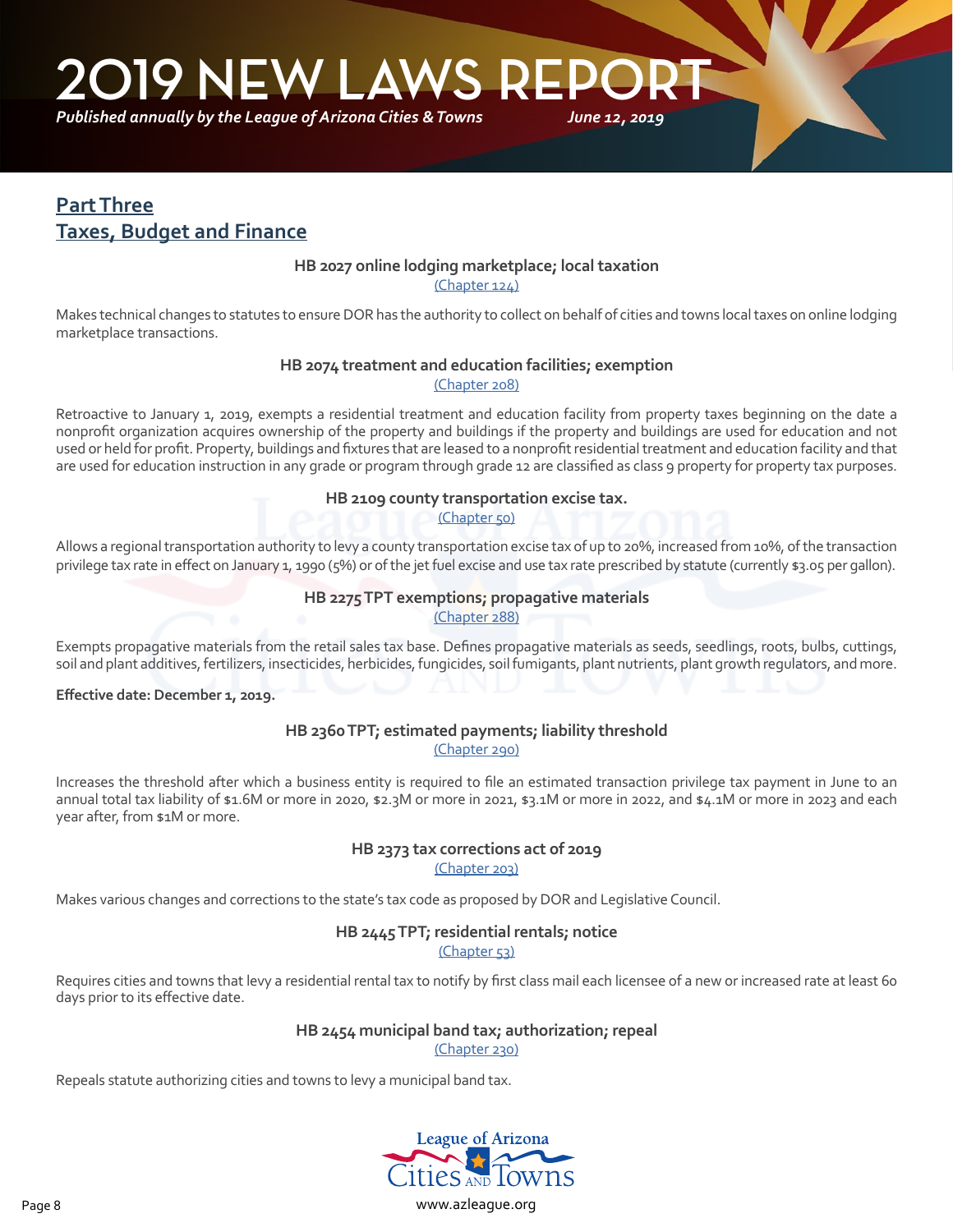*Published annually by the League of Arizona Cities & Towns*

#### **HB 2464 water infrastructure finance; municipal approval**

*June 12, 2019*

[\(Chapter 33\)](https://apps.azleg.gov/BillStatus/BillOverview/71598)

Removes the requirement for cities under 150,000 to seek voter approval of Water Infrastructure Finance Authority financed projects if the project is only financed using utility customer revenues.

#### **HB 2747 general appropriations act; 2019-2020.**

[\(Chapter 263\)](https://apps.azleg.gov/BillStatus/BillOverview/72417)

The general appropriations or "feed" bill of the FY20 state budget includes the following appropriations that are of interest to cities and towns:

- \$271,000 for a Sierra Vista public safety communications project
- \$15M (\$3.5M for seriously mentally ill) for the Housing Trust Fund
- \$761,700 for the Border Strike Force local law enforcement
- \$3M for rural broadband
- \$15M for aviation programs at Pima Community College
- \$2,569,300 for the Nogales International Wastewater project
- \$1M each year in FYs 20-29 for deposit in the Non-native Vegetation Species Eradication Fund, and an additional \$1M in FY20 for one-time funds for eradication of non-native vegetation
- \$900,000 for Benson and \$600,000 for Willcox (managed by DHS) for critical access hospitals
- \$700,000 for community-based primary care for Colorado City
- \$1M appropriated to DHS for distribution to rural hospitals for the purchase of equipment for pregnant women
- \$1M per year in FYs 20-26 for Prescott PSPRS

#### **HB 2748 capital outlay; appropriations; 2019-2020.**

#### [\(Chapter 264\)](https://apps.azleg.gov/BillStatus/BillOverview/72418)

The FY20 capital outlay budget reconciliation bill (BRB) makes the following appropriations that are of interest to cities and towns:

- \$18M divided equally among each of the 91 cities and towns (\$197,802 ea.) to be spent and accounted for as if they were HURF dollars.
- \$2,810,000 for the Jesse Hayes Road bridge in Globe
- \$700,000 for the Nogales/Mariposa port of entry
- \$3,875,000 to construct a readiness center for the Department of Emergency and Military Affairs
- \$130M over three years (\$40M in FY20, \$45M in FY21, and \$45 in FY22) for I-17 widening between Anthem and Black Canyon City
- \$6.5M for State Route 24 bridge near Mesa Gateway Airport
- \$10M for I-10 widening study from Phoenix to Casa Grande
- \$10M for State Aviation Fund
- \$20M for construction of two traffic interchanges in Kingman
- \$20M for expansion of US Route 95 in Yuma

#### **HB 2751 budget procedures; budget reconciliation; 2019-2020.**

#### [\(Chapter 267\)](https://apps.azleg.gov/BillStatus/BillOverview/72421)

The FY20 budget procedures BRB makes the following statutory and session law changes that are of interest to cities and towns:

• Requires ADOA to provide JLBC with a budget plan for the emergency telecommunication services revolving fund as well as the status of the ADOA's implementation of improvements to the 911 emergency system.

#### **HB 2752 criminal justice; budget reconciliation; 2019-2020.**

[\(Chapter 268\)](https://apps.azleg.gov/BillStatus/BillOverview/72422)

The FY20 criminal justice BRB includes the phase out of the Highway Safety Fee which was included in last year's budget to provide funding for the DPS highway patrol and end sweeps of HURF monies. From and after FY22, the highway patrol will be funded exclusively by the state general fund.

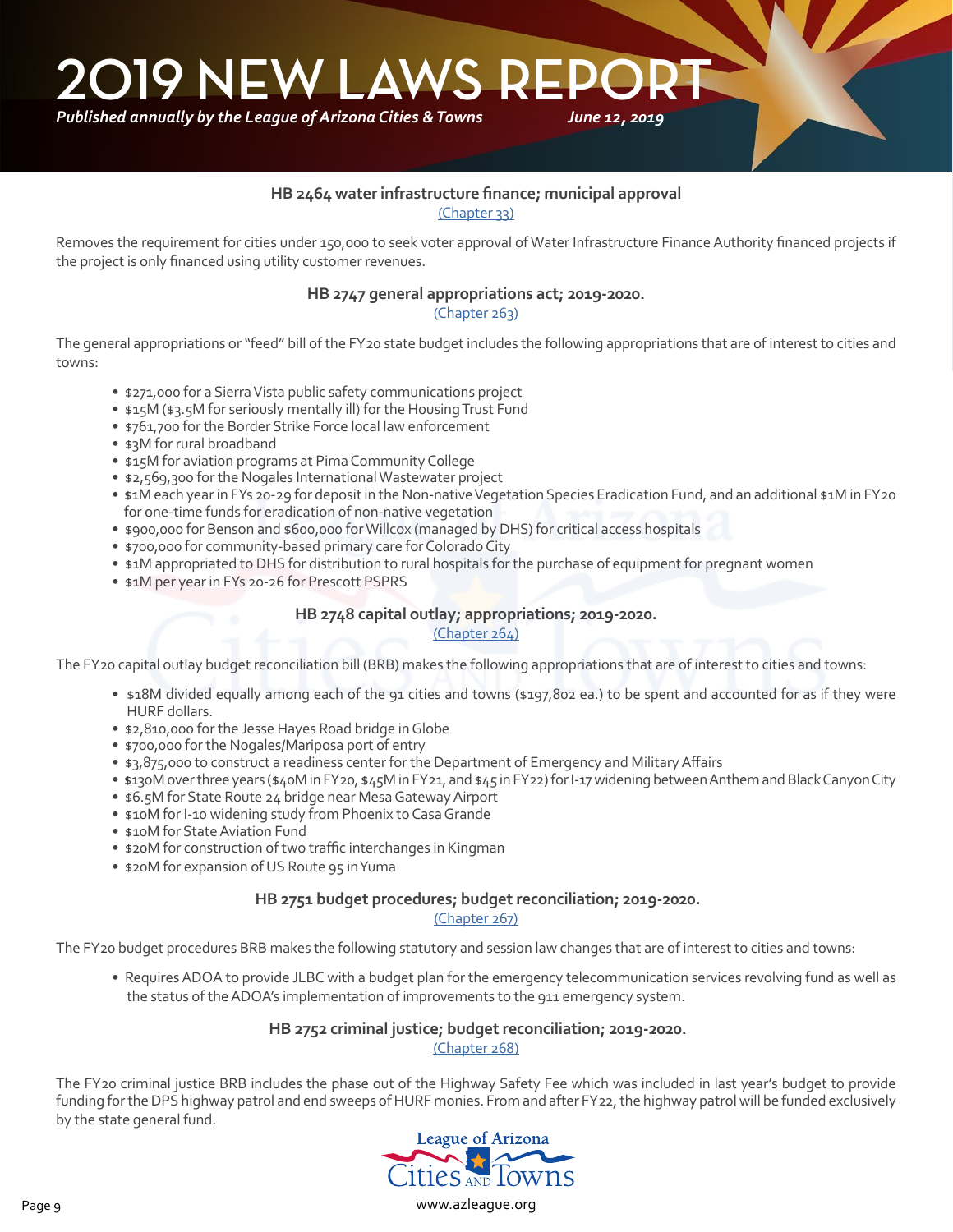*Published annually by the League of Arizona Cities & Towns*

#### **HB 2753 environment; appropriation; 2019-2020.** [\(Chapter 269\)](https://apps.azleg.gov/BillStatus/BillOverview/72423)

*June 12, 2019*

The FY20 environment BRB establishes the Non-native Vegetation Species Eradication Fund to, among other objectives, provide cities and towns grants for local projects that remove non-native plant species to assist in water conservation, fire hazard mitigation and flood prevention. Section 132 of the general appropriations act appropriates \$1M to the fund each FY between FYs 20 through 29, with an additional \$1M appropriation in FY20.

It also suspends the \$15M appropriation from the state general fund to the Water Quality Assurance Revolving Fund (WQARF). It appropriates in FY20 \$2.8M from the Vehicle Emissions Inspection Fund, \$2.6M from the Air Quality Fund, \$5M from the Underground Storage Tank Fund, \$1M from the Permit Administration Fund, and \$2.152M from the Recycling Fund to the WQARF, for a total of \$13,552,000. WQARF funding in FY20 includes \$2,000,000 of non-appropriated funds, for a combined total of \$15,552,000.

#### **HB 2755 human services; budget reconciliation; 2019-2020.**

[\(Chapter 271\)](https://apps.azleg.gov/BillStatus/BillOverview/72425)

The FY20 human services BRB makes the following statutory and session law changes that are of interest to cities and towns:

• Allows Housing Trust Fund monies to be spent on constructing or renovating facilities and on housing assistance, including support services, for persons who have been determined to be seriously mentally ill and to be chronically resistant to treatment.

#### **HB 2756 revenue; budget reconciliation; 2019-2020.**

[\(Chapter 272\)](https://apps.azleg.gov/BillStatus/BillOverview/72426)

The FY20 revenue BRB makes statutory and session law changes, including a provision requiring DOA to include in its state budget report a detailed estimate of the cost to the state in the next fiscal year attributable to the establishment of a minimum wage in a county or municipality that exceeds the state minimum wage. If the legislature allocates it, DOA is required to collect from a county or municipality an amount to reimburse the state for the cost attributable to the county's or municipality's establishment of a minimum wage that exceeds the state minimum wage. If the county or municipality fails to pay, DOA is required to notify the state treasurer, who is required to withhold the amount from any payments of state-shared revenues to that county or municipality. Monies collected from counties and municipalities to reimburse the state for the costs of a minimum wage that exceeds the state minimum wage are required to be credited to the funds in the amounts prescribed in the budget estimate.

Amends statute to define *closed construction* as any manufactured building, building component, system or assembly where concealed parts or process of manufacture cannot be inspected without disassembly, damage or destruction. It includes commercial closed construction in the definition of *factory-built building*, excluding open and closed single-family residential and commercial open construction, placing the regulation and inspection of commercial closed construction under the Arizona Department of Housing's factory-built building program.

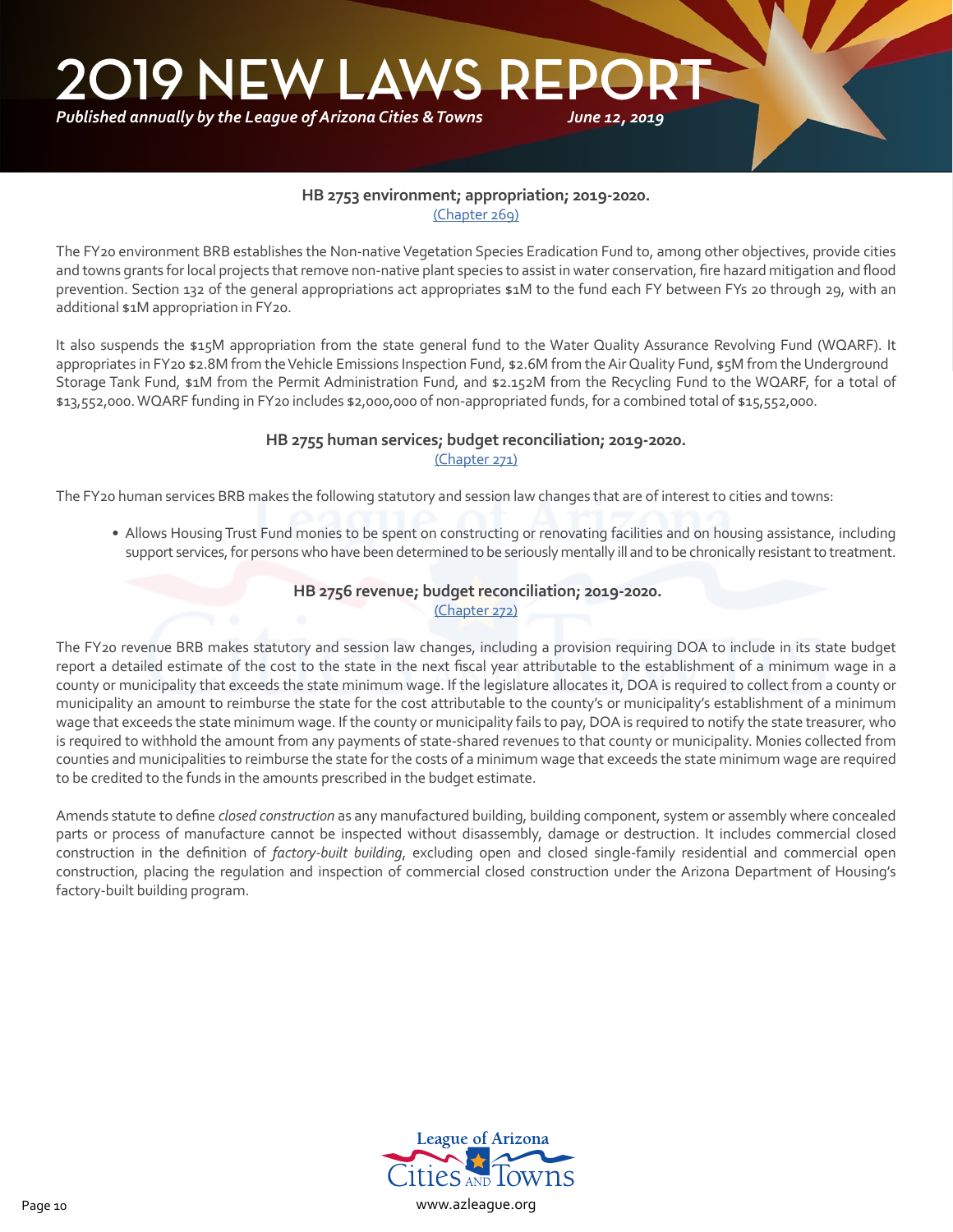#### **HB 2757 tax provisions; omnibus.** [\(Chapter 273\)](https://apps.azleg.gov/BillStatus/BillOverview/72436)

HB2757 includes provisions to implement the US Supreme Court decision in *Wayfair v. South Dakota*. Of the provisions in HB2757, the bill:

- Places the Retail classification of the Model City Tax Code "in state statute" by requiring it to maintain the same exemptions as the State, with certain allowed optional exceptions
- Allows cities and towns to maintain local taxes using allowed "options/toggles" on:
	- o Food for home consumption
	- o College textbooks sold by a bookstore
	- o Animal feed, salts, vitamins and additives for livestock and poultry consumption
	- o Through June 30, 2021, for cities and towns with a population less than 50K (December 31, 2019 for cities over 50K):
		- fertilizer and other propagative materials for commercial agriculture, etc.;
		- growth promotants and injectable medicines for livestock production; and
		- neat animals, horses, asses, sheep, ratites, swine or goats used for breeding or production
	- o Nonmetalliferous mined materials sold at retail
	- o Fine art sold at an auction house to a nonresident for use out of state if delivered out of state
	- o Vehicles sold to nonresidents or Native Americans living on their reservation if the buyer drives the vehicle off the car lot
	- o Exemption for art sold by an original artist
	- o Beginning 10/01/2019, requires out of state remote sellers who exceed a sales threshold (more than \$200K in revenue in 2019, \$150K in 2020, and \$100K in 2021) to collect and remit taxes on all purchases
- Beginning 10/01/2019, requires all marketplaces (Amazon, eBay, Etsy, Walmart, etc.) to collect and remit taxes on the first dollar of sales into Arizona.

#### **SB 1019 TPT; over the top** [\(Chapter 189\)](https://apps.azleg.gov/billStatus/BillOverview/71053)

Exempts over-the-top services from state and local transaction privilege taxes. Over-the-top services are defined as audio and video programming accessed over the Internet, including linear, live, and free on-demand programming. The bill also specifies that the sourcing of transactions involving tangible personal property where there is no delivery address for a purchaser or a lessee is the billing address of the purchaser or lessee.

### **SB 1024 medical marijuana; sales data; enforcement**

[\(Chapter 142\)](https://apps.azleg.gov/billStatus/BillOverview/71064)

Requires DHS to disclose licensee information to DOR for determination if a medical marijuana dispensary is following transaction privilege tax requirements.

#### **SB 1182 fire insurance; premium tax proceeds**

[\(Chapter 237\)](https://apps.azleg.gov/BillStatus/BillOverview/71742)

Extends the date DOR is required to certify to the state treasurer the full cash value of real property for the previous year in areas served by a fire department or fire district to June 15 and extends the date the state treasurer must distribute the fire insurance premium tax to cities and towns to July 31.

#### **SB 1214 rental car surcharge; exception**

[\(Chapter 206\)](https://apps.azleg.gov/BillStatus/BillOverview/71792)

Exempts vehicles owned by a governmental entity from the 5% vehicle license surcharge imposed on rental car transactions.

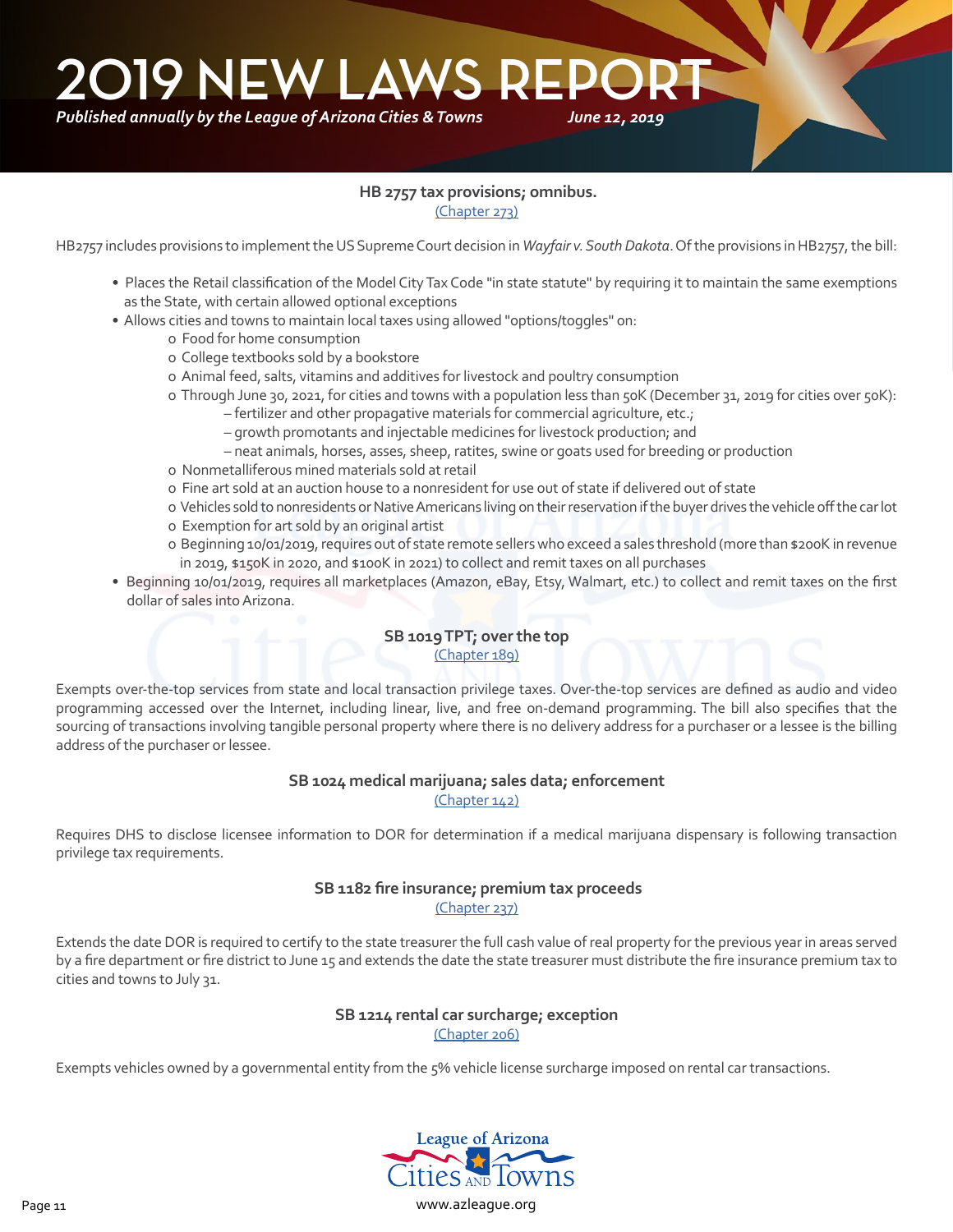*Published annually by the League of Arizona Cities & Towns*

#### **SB 1235 possessory improvements; government property; assessment** [\(Chapter 249\)](https://apps.azleg.gov/BillStatus/BillOverview/71831)

Makes numerous changes relating to *possessory improvements*. The county assessor is required to use standard appraisal methods and techniques to value possessory improvements. The limited property value of possessory improvements must be calculated using the statutory limitation on valuation increases and is not subject to the exemption for personal property. Ownership of improvements on government property is considered sufficient security for the payment of taxes and may be placed on the real property roll. If the tax on any possessory improvement remains unpaid at the date set for selling the real property tax liens, the assessment and any interest, penalties and costs is subject to procedures for delinquent taxes as real property. Repeals statute exempting a dwelling on possessory rights that is taxed as personal property from seizure or sale for delinquent taxes as personal property. It does not alter the definition of or the characteristics used to determine ownership under applicable law.

#### **SB 1248 property taxes; valuation; property modifications** [\(Chapter 306\)](https://apps.azleg.gov/BillStatus/BillOverview/71851)

Changes the threshold for applying Rule B when applying the limited property value (LPV) for modified properties from a 10% change in full cash value to 15%. DOR has established guidelines for applying LPV with two rules: Rule A and Rule B. Rule A applies to properties that have not had significant modifications made and caps the LPV increase at 5% of the previous year's LPV. Rule B applies to properties that have changed in value significantly after structural or use modifications permitting the county assessors to establish the LPV at a level or percentage of full cash value. By increasing the threshold to 15%, it is expected that Rule B will be applied in a more uniform manner, albeit less frequently, across all counties. The practical effect on a city/town's assessed property value may be a temporary delay in recognition of increased value for those properties whose estimated change in value falls between 10% and 15% each year, but this delay should normalize over time.

#### **SB 1300 low-income housing; tax exemption** [\(Chapter 308\)](https://apps.azleg.gov/BillStatus/BillOverview/71918)

Modifies the requirements for property used exclusively for affordable rental housing to qualify for an exemption from taxation. The list of entities that may own and operate the property is expanded to include a single purpose entity that is wholly owned by one or more *eligible nonprofit corporations*. The amount of rent for the occupants cannot exceed the amount prescribed by deed restrictions or by regulatory agreements pursuant to the financing or financial assistance terms. The property cannot exceed 200 units.

#### **SB 1332 alternative fuel vehicles; VLT** [\(Chapter 313\)](https://apps.azleg.gov/BillStatus/BillOverview/71958)

For the separate vehicle license tax classification for alternative fuel vehicles, the motor vehicle value for the first 12 months of a vehicle registered in Arizona before January 1, 2022 is 1% of the manufacturer's base retail price, and the motor vehicle value for the first 12 months of a vehicle initially registered in Arizona between January 1, 2022 and December 31, 2022 is 20% of the manufacturer's base retail price. For alternative fuel vehicles that are purchased beginning January 1, 2023, the vehicle license tax is the same as the tax for non-alternative fuel vehicles.

**Effective date: January 1, 2020.**

#### **SB 1347 luxury tax; tobacco products** [\(Chapter 65\)](https://apps.azleg.gov/BillStatus/BillOverview/71982)

Allows cigar distributors to store their product at a residential location if the total weight of the cigars does not exceed 500 pounds and the distributor provides written consent to allow DOR to inspect their stocks and all sales records. Allows tobacco distributors to carry and store tobacco products in a vehicle if the distributor provides written consent to allow DOR to inspect their stocks and all records.



Page 12 www.azleague.org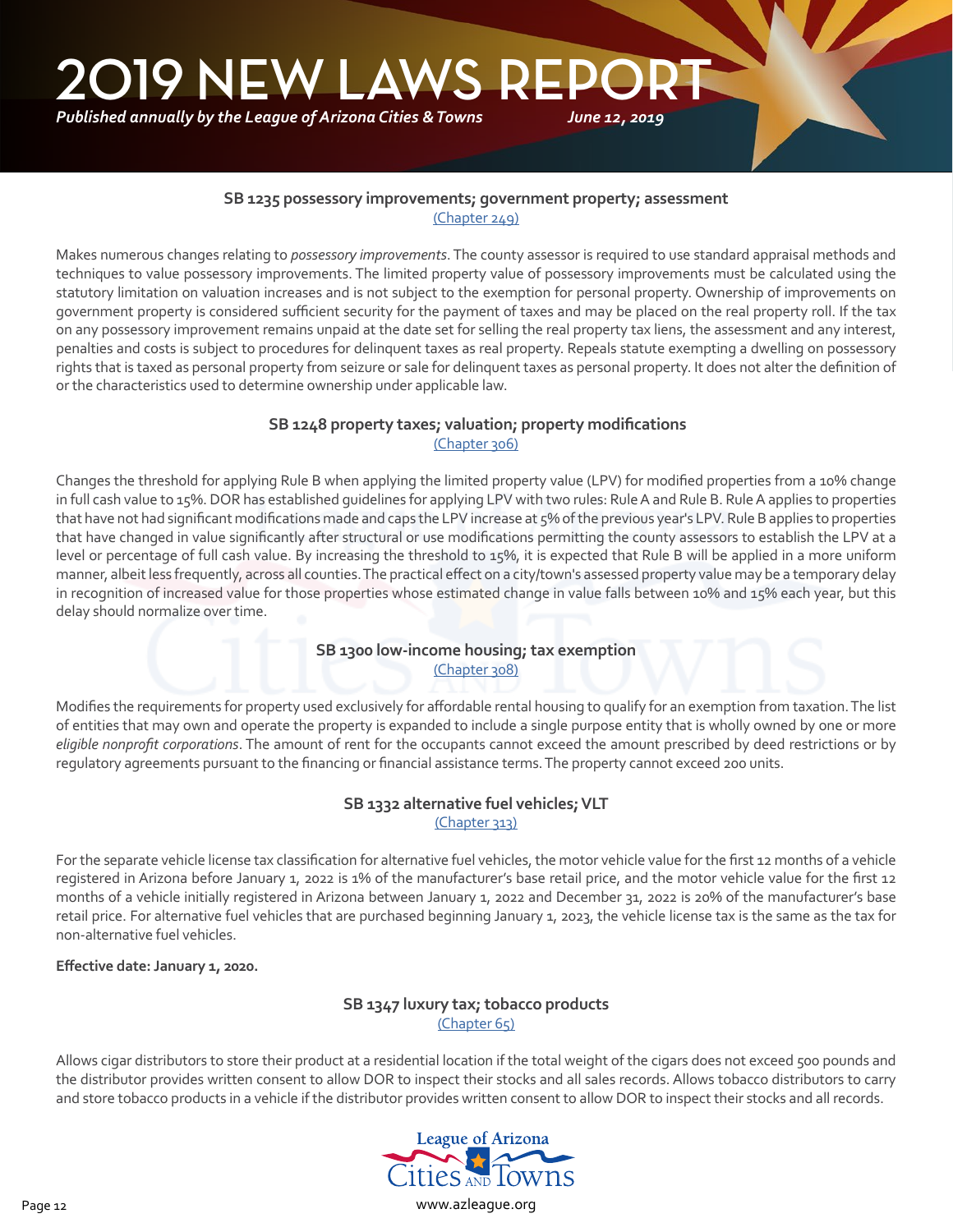<span id="page-12-0"></span>**219 NEW LAWS REP** 

*Published annually by the League of Arizona Cities & Towns*

## **Part Four General Government**

٦

#### **HB 2113 public restrooms; changing stations** [\(Chapter 176\)](https://apps.azleg.gov/BillStatus/BillOverview/71195)

*June 12, 2019*

Requires new construction of or total renovations to existing restrooms in public buildings that are accessible to both men, women and the public to include at least one restroom with a changing station that can serve both a baby and an adult. The bill establishes exceptions for this accommodation, including for renovations that are less than \$50,000 and that do not remove all interior walls, floor and ceiling finishes, and for situations where installation of a changing station is not feasible, would threaten or destroy the historical significance of a historic property, among others.

#### **HB 2146 contracts; licensure requirements; exemption**  [\(Chapter 285\)](https://apps.azleg.gov/BillStatus/BillOverview/71238)

Exempts persons from state laws relating to licensure, certification, registration or authorization to act, including laws in Title 9, only if the person is a party to a contract between private parties that specifically outlines the licensing or certification requirements that do not apply and the subject of the contract is: 1) substantially delivered by electronic means; 2) does not exceed certain dollar or revenue thresholds; and 3) does not clearly harm or damage public health or safety, among other requirements. It specifies requirements for persons to become licensed or certified or to cure a contract that is in violation of the law within six months of being notified by a state agency of the violation and allows the attorney general to investigate and act on violations.

#### **HB 2179 video service providers** [\(Chapter 163\)](https://apps.azleg.gov/BillStatus/BillOverview/71279)

Adds video service provider to various sections of statute pertaining to cable services and cable operators.

#### **HB 2229 cable licensing; video service providers** [\(Chapter 76\)](https://apps.azleg.gov/BillStatus/BillOverview/71333)

Adds a new chapter of statute in Title 11 (counties) to establish regulations and licensure for video service providers in unincorporated areas. The new law is substantially identical to Laws 2018, Chapter 331 (SB1140). The bill also makes technical and conforming changes to statute and removes references to small cell and microcell statutes as it relates to authority granted to a video service provider by the issuance of a uniform video service license.

#### **HB 2240 limitations of actions; dedicated property** [\(Chapter 51\)](https://apps.azleg.gov/BillStatus/BillOverview/71343)

Prohibits municipalities from instituting or maintaining an action or arbitration based on a permit, code or ordinance requirement against a developer that is related to construction or improvements to real property dedicated to the municipality more than eight years after its completion. The bill specifies the limitations in the Act do not apply to willful, reckless or concealed violations of a developer or limit any immunity or defense available to a city or town.

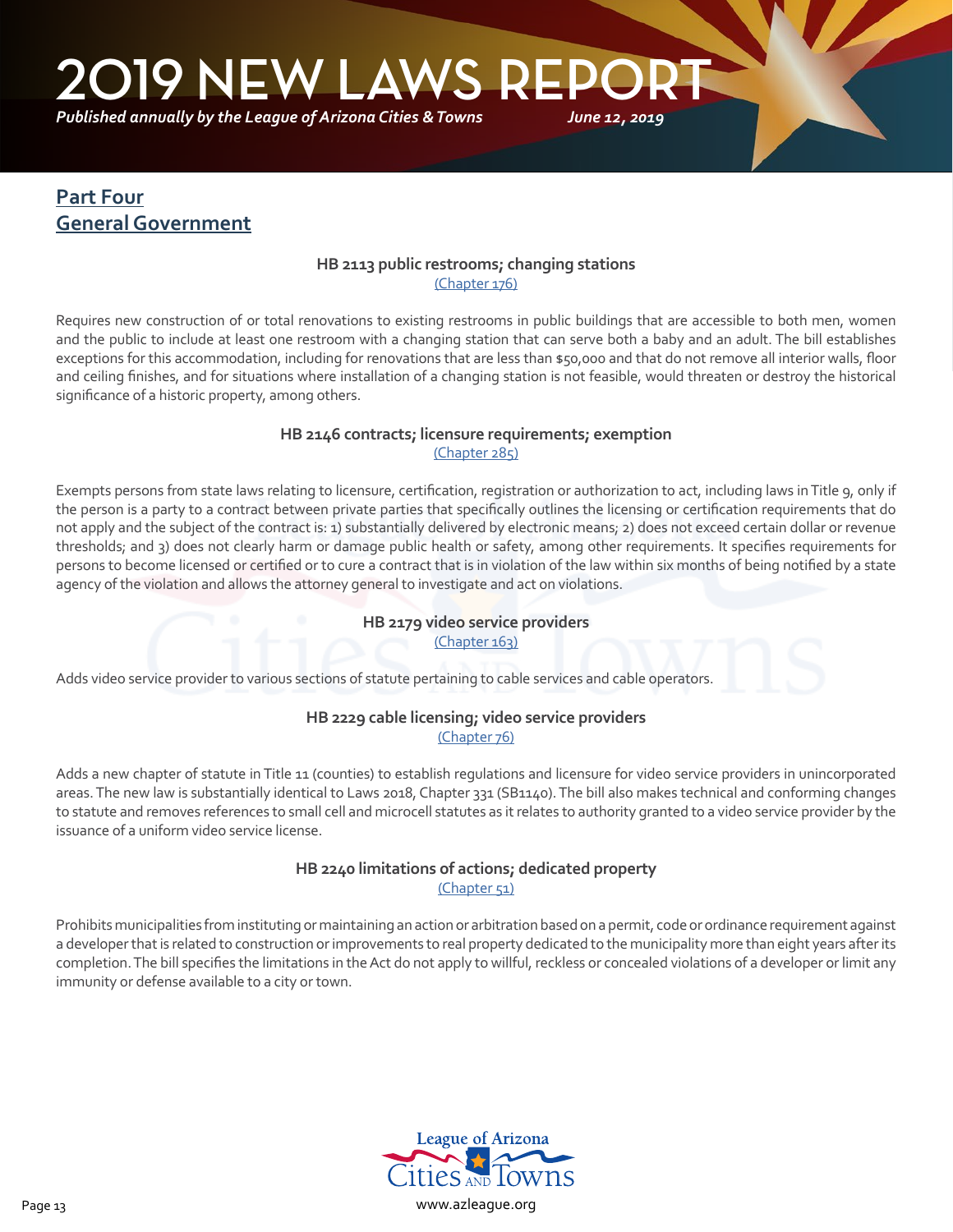#### **HB 2241 JLAC; political subdivisions; investigation** [\(Chapter 209\)](https://apps.azleg.gov/BillStatus/BillOverview/71344)

*June 12, 2019*

Clarifies that the governing body of the political subdivision must provide the required expenditure limitation report and each political subdivision must comply with the uniform reporting system and prescribed forms from the auditor general. The auditor general may notify the attorney general if there is a lack of compliance and the attorney general may file a petition for special action to compel compliance and may seek injunctive relief to enjoin the political subdivision from violating these laws.

## **HB 2281 liquor omnibus**

[\(Chapter 136\)](https://apps.azleg.gov/BillStatus/BillOverview/71393)

Makes various changes to liquor laws including:

- Allowing DOR to contest cases on behalf of the Department of Liquor License and Control (DLLC) in administrative appeal hearings where a liquor license has been revoked, suspended or refused renewal due to unpaid taxes or penalties.
- Allowing the use of biometric identity verification devices to establish age for alcohol sales or entrance to a licensed premise and closing the loophole that exempted a person over 18 but under 21 years of age from the "hosting law" (allowing two or more under age persons to drink alcohol).
- Establishing a joint premises permit, which allows two or more on-sale licensees to establish a shared patio that is adjacent and fully contiguous with each other's premises. Requires the proposed joint premises to be limited to common areas that are pedestrian only and that are not immediately adjacent to roads, driveways or parking areas. Requires a joint premises application to contain an operating schedule and plans that show the physical arrangement of the proposed joint premises and the security measures, including temporary or permanent physical barriers, necessary to ensure underage persons do not purchase, possess or consume alcohol and that prevent the removal of alcohol from the premises. Requires an applicant to submit a copy of the application and security plan to the local governing body before submitting it to the DLLC and allows the local government to provide advisory recommendations. Allows DLLC to approve or deny all or part of the application, to hold each joint licensee liable for any violation of a liquor law that occurs on the shared premises and to limit or revoke a joint premises license for any violation.
- Allowing DLLC to establish guidelines for a pilot program and issue up to 10 licenses that allow regional shopping centers, of at least 400,000 sq. ft., to establish pedestrian areas where patrons can consume alcohol by designating one retail licensee to apply for such an extension of premises. Requires an applicant to submit a copy of the application with the local governing body before submitting it to DLLC and allows the local government to provide advisory recommendations. Limits extended premises to pedestrian-only areas and prohibits the extended premises from including or being adjacent to a roadway unless it is blocked to vehicular traffic. Allows DLLC to set day and time limits on the use of the extended premises and establish security requirements as a condition for approval. Allows DLLC to cancel or suspend the extension of premises at any time for good cause. Sunsets the Pilot Program on January 1, 2023 and reverts any extended premises back to their original form.

#### **HB 2453 land use plans; contents; aggregates** [\(Chapter 212\)](https://apps.azleg.gov/BillStatus/BillOverview/71597)

Requires city and town general plans to include information on how to locate existing aggregate mines from the Arizona Geological Survey (AGS), consideration of existing mining operations, and suitable geologic resources. It also requires the AGS to annually update their database relating to existing mines for cities and towns to implement this requirement.

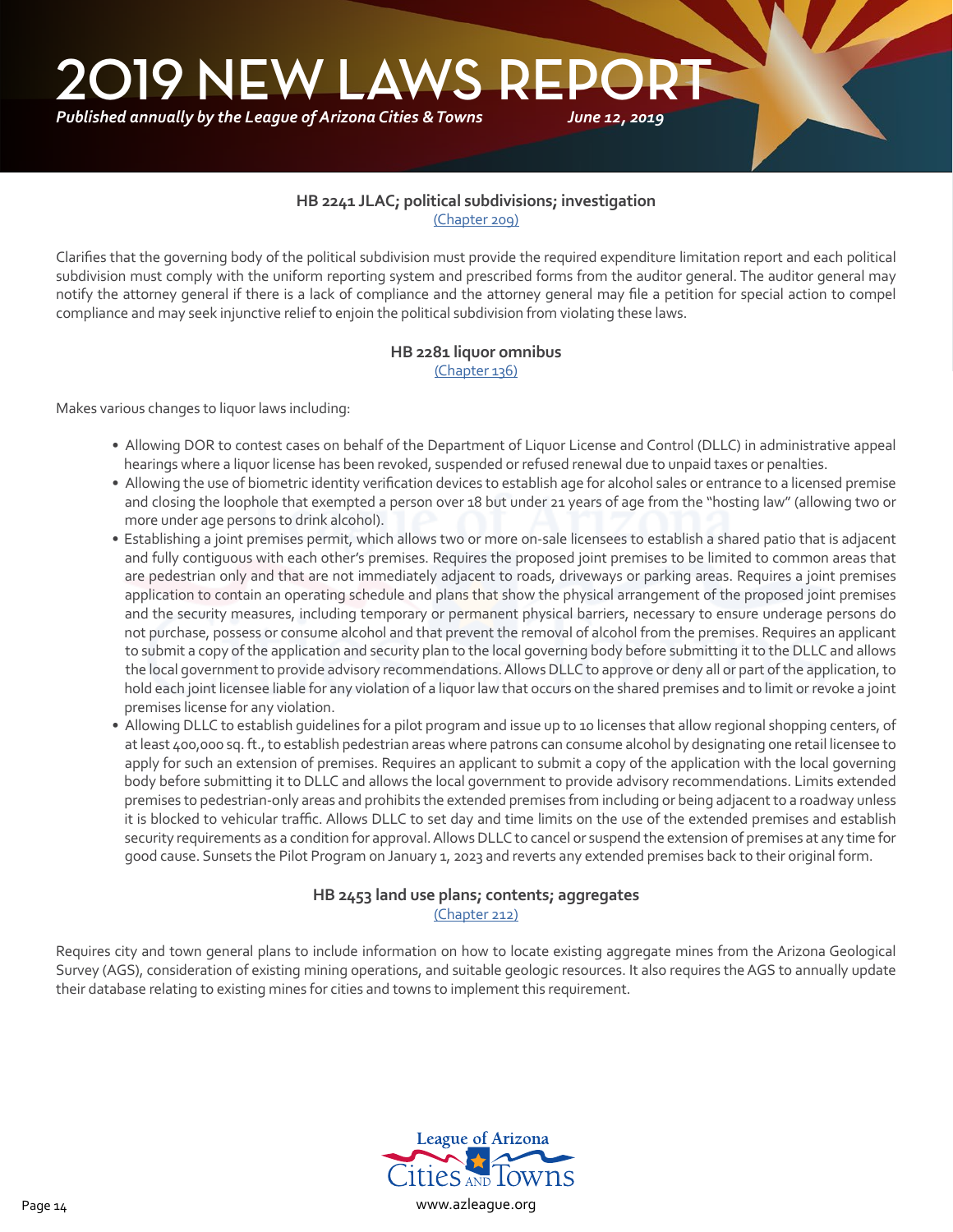*Published annually by the League of Arizona Cities & Towns*

#### **HB 2467 committees; west basin water users** [\(Chapter 243\)](https://apps.azleg.gov/BillStatus/BillOverview/71604)

*June 12, 2019*

Establishes the Mohave County West Basin Water Users Study Committee and the La Paz County West Basin Water Users Study Committee, each consisting of 11 members, including city and town elected officials as members of the committee, to study the rate of groundwater depletion in each of the basins and make recommendations to the Arizona Department of Water Resources, the governor and the legislature by December 31, 2021.

#### **HB 2469 fire district consolidation, merger** [\(Chapter 130\)](https://apps.azleg.gov/BillStatus/BillOverview/71606)

Changes certain requirements for fire districts to merge or consolidate. Among its provisions, it removes the requirement for a city or town to endorse the creation of any consolidated district that includes property located in the city or town and instead requires the newly-consolidated district to provide notice of the proposed consolidation to the city or town and consider comments of the council concerning the proposed district consolidation at a public hearing.

> **HB 2501 electronic records; state library** [\(Chapter 275\)](https://apps.azleg.gov/BillStatus/BillOverview/71650)

Requires the Arizona State Library, Archives and Public Records to establish an electronic records repository to maintain any electronic documents and public records received from state agencies, counties, and cities and towns.

#### **HB 2646 commerce authority; application review** [\(Chapter 295\)](https://apps.azleg.gov/BillStatus/BillOverview/72282)

An emergency measure that authorizes a person that is eligible for the rural e-connectivity pilot program to request the Arizona Commerce Authority to review the person's application for accuracy.

**Effective date: June 7, 2019.**

#### **HB 2662 zoning hearing; annexation; petition; testimony** [\(Chapter 205\)](https://apps.azleg.gov/BillStatus/BillOverview/72303)

Authorizes a city or town council to hear testimony in zoning proceedings of any *aggrieved party*, which is a property owner in or within 300 feet of a proposed rezoned area. It also specifies that in annexations, only interested parties within the territory to be annexed may question the validity of the annexation.

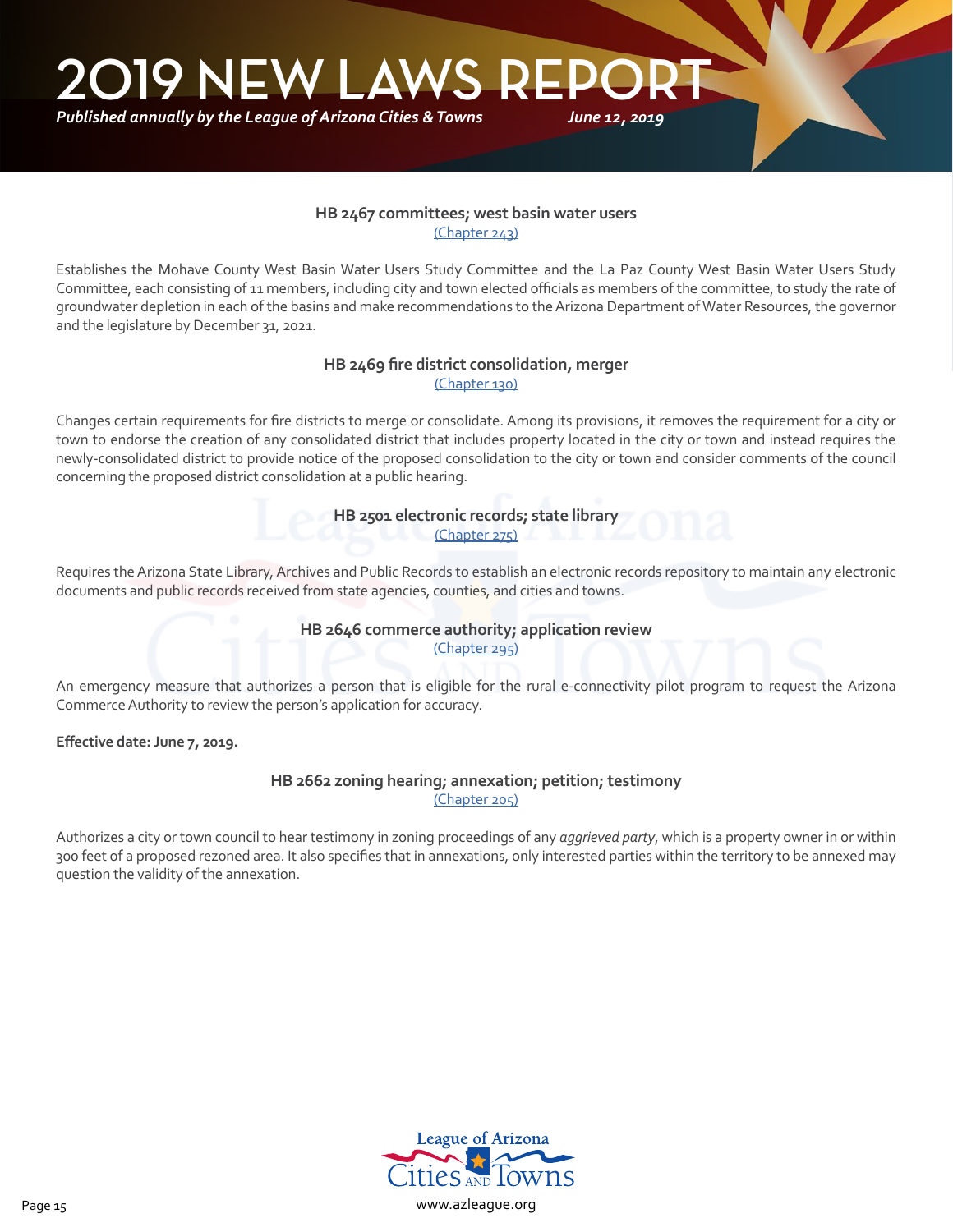#### **HB 2672 vacation rentals; short-term rentals; regulation** [\(Chapter 240\)](https://apps.azleg.gov/BillStatus/BillOverview/72315)

Prohibits a short-term/vacation rental (STR) operator (owner) from offering for rent or renting a lodging accommodation without a Transaction Privilege Tax (TPT) license and requires the license number to be posted on any advertisements for the accommodation. Requires DOR to impose a penalty of \$250 for a first offense and \$1,000 for a second and any subsequent offenses for failing to comply with the TPT licensing and posting requirements.

Prohibits an STR from being used for nonresidential purposes, including for special events that would require a permit or license or for a retail, restaurant, banquet space or other similar use. Allows local governments to require the owner of an STR to provide contact information for someone who is responsible for responding to complaints before offering for rent or renting the STR.

Allows a local government tax official to share specific information from an STR's TPT license report with other departments to enforce local ordinances. Limits disclosure to nonelected officials in other units within the local government, prohibits disclosure to an elected official or their staff, and subjects sharing of TPT license information to DOR's confidentiality standards for public disclosure.

Requires DOR to impose a civil penalty on an STR owner who has a citation for a violation of a local ordinance at their STR property verified by the local jurisdiction (i.e. is fully adjudicated in favor of the local government through the violator either paying the citation or being found responsible by the court). Specifies that the DOR penalty for a first verified violation is \$500, for a second verified violation within 12-months is \$1,000, and for a third and any subsequent verified violations within 12-months is \$1,500 or 50% of the gross monthly revenues from the STR at which the violations occurred.

Requires local governments that issue a citation at an STR to make a reasonable attempt to notify the owner, or their designee, within seven business days of the citation being issued, but only if contact information has been provided pursuant to a local requirement. Requires local governments to notify DOR within 30 days of a violation being verified and, if the penalty was imposed on the owner instead of the renter, include the amount of the penalty so DOR can lower the state penalty by that amount. Specifies that if multiple verified violations arise out of the same response to an incident, those violations are considered one violation for the DOR penalties. If the owner appeals a DOR penalty, the state hearing officer may waive or lower the penalty for a first violation based on the owner's diligence in attempting to prohibit renters from violating state or local laws. Allows DOR to impose penalties on operators/owners of STRs offered through means other than an online lodging marketplace (i.e. Airbnb, VRBO).

#### **SB 1003 industrial hemp; licensing; effective date** [\(Chapter 5\)](https://apps.azleg.gov/billStatus/BillOverview/71008)

An emergency measure directing the Arizona Department of Agriculture to adopt rules for the regulation of industrial hemp by May 31, 2019.

#### **Effective date: February 20, 2019.**

#### **SB 1039 pain management clinics; regulation** [\(Chapter 184\)](https://apps.azleg.gov/BillStatus/BillOverview/71098)

Requires pain management clinics in private offices or clinics of licensed health care providers to be licensed, supervised and regulated by DHS. It also allows dispensaries and first aid stations as outlined to be under the supervision of a registered nurse practitioner.

### **SB 1241 state parks board; heritage fund**

[\(Chapter 304\)](https://apps.azleg.gov/BillStatus/BillOverview/71844)

Restores the Heritage Fund that is dedicated to state parks, outdoor recreation, trails and historic preservation, and outdoor and environmental education.

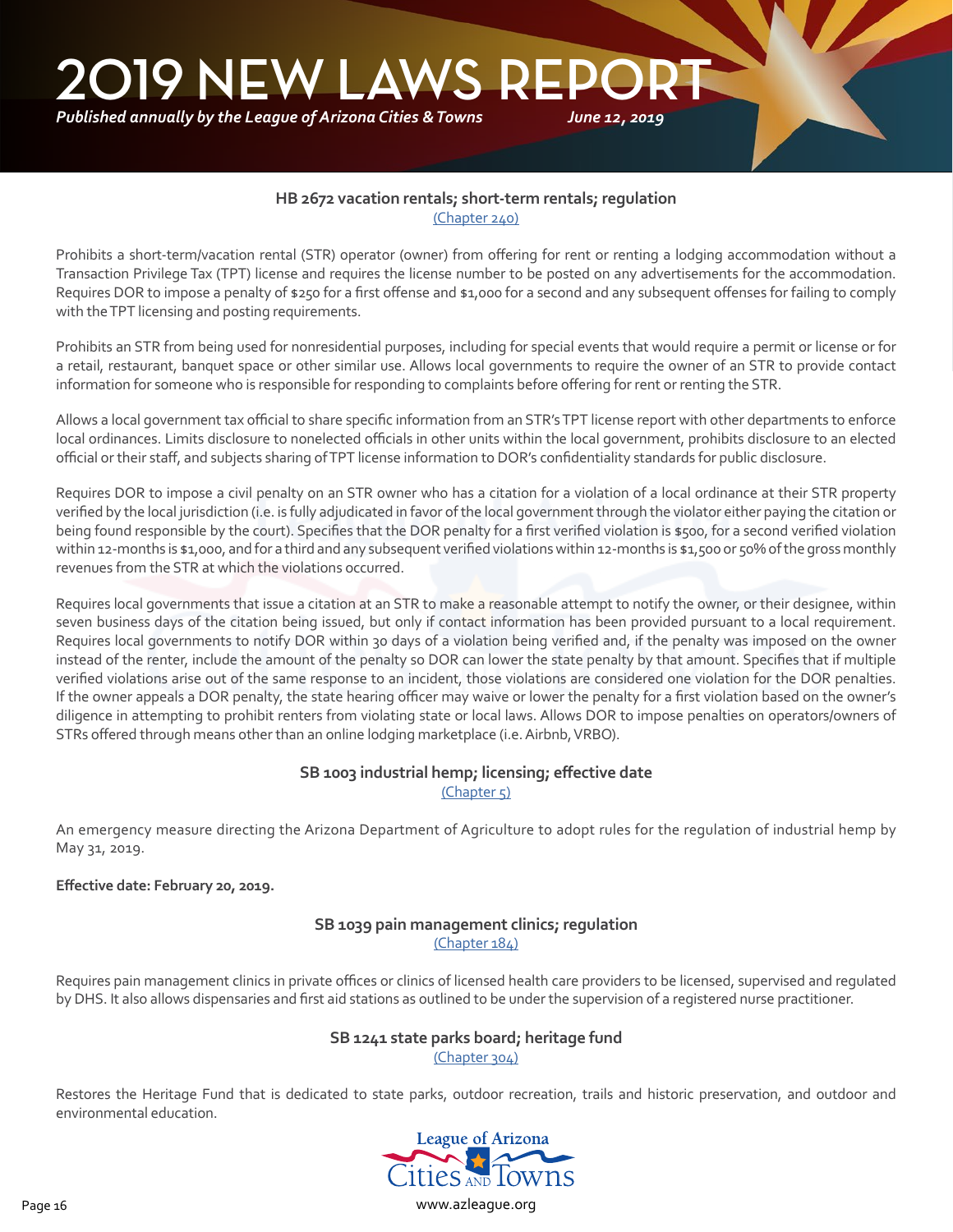*Published annually by the League of Arizona Cities & Towns*

#### **SB 1443 bullhead city; state land transfer** [\(Chapter 146\)](https://apps.azleg.gov/BillStatus/BillOverview/72097)

*June 12, 2019*

Transfers specified parcels of state land from the State Land Department to Bullhead City to provide public recreation and access to and enjoyment of the Colorado River.

#### **SB 1448 alarm systems; low-voltage electric fences** [\(Chapter 67\)](https://apps.azleg.gov/BillStatus/BillOverview/72107)

Preempts counties, cities, towns and other political subdivisions from regulating low-voltage electric fence alarm systems.

## **SB 1474 POW/MIA flag; display**

[\(Chapter 23\)](https://apps.azleg.gov/BillStatus/BillOverview/72153)

Allows the POW/MIA flag to be displayed on or in front of municipal court buildings, justice court buildings and regional justice court centers on any day when the U.S. flag is displayed.

> **SB 1528 video service providers; license** [\(Chapter 319\)](https://apps.azleg.gov/BillStatus/BillOverview/72200)

Makes changes to the video service provider license statutes that will extend the time for cities and towns to issue uniform video service licenses, increase the timeframe for reviewing license fee audits and require a video service provider to post a letter of credit for conducting work in local rights-of-way.

> **SB 1535 AHCCCS; opioid treatment programs; requirements** [\(Chapter 224\)](https://apps.azleg.gov/BillStatus/BillOverview/72208)

Establishes annual reporting requirements for opioid treatment programs that receive reimbursement from the Arizona Health Care Cost Containment System. It requires the annual reporting to include, among others, a neighborhood engagement plan where the treatment program is located, that is comprised of city or town elected officials, law enforcement, HOA's, businesses and community organizations. The plan must contain information about ensuring consideration of and response to reasonable safety, security, trash removal, and parking concerns. It also establishes the Arizona Opioid Use Disorder Review Council.

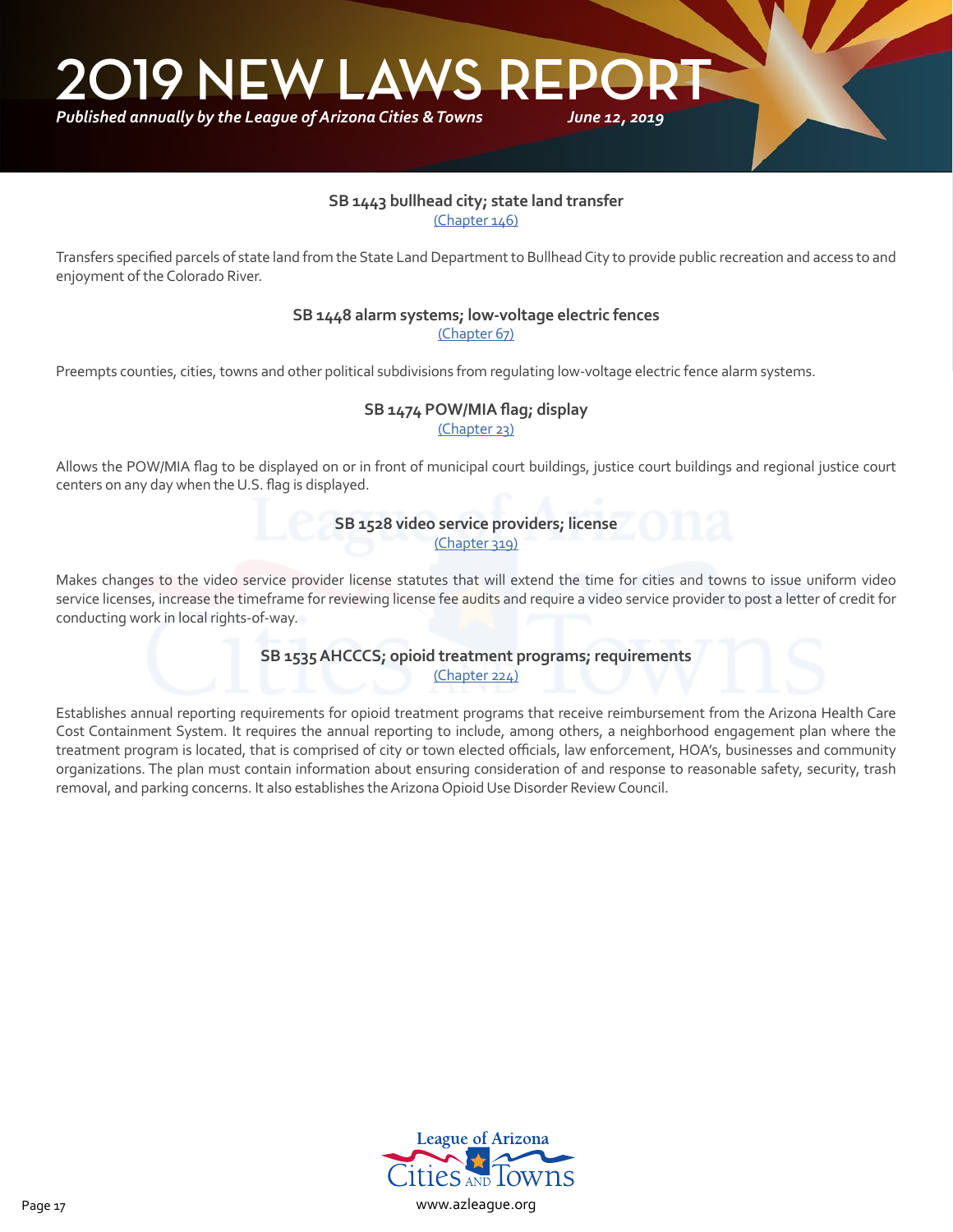<span id="page-17-0"></span>*Published annually by the League of Arizona Cities & Towns*

## **Part Five Transportation and Traffic Enforcement**

#### **HB 2107 municipalities; parking; public vehicles**

[\(Chapter 73\)](https://apps.azleg.gov/BillStatus/BillOverview/71185)

Prohibits a city or town from restricting residents from parking vehicles of a certain size on a street or in their driveway if they are employed by a public service corporation or a public safety agency and the vehicle is required to be at the residence as a condition of their employment.

#### **HB 2132 personal mobile cargo carrying devices** [\(Chapter 89\)](https://apps.azleg.gov/BillStatus/BillOverview/71211)

Defines *personal mobile cargo carrying device* and allows the operation on sidewalks and crosswalks at a maximum speed of 12 miles per hour. The device must be less than 80 lbs. without cargo, equipped with active monitoring technology and designed to remain within 25 feet of the owner, and be equipped with a braking system.

#### **Effective date: September 1, 2020.**

٦

#### **HB 2318 texting while driving; prohibition; enforcement** [\(Chapter 112\)](https://apps.azleg.gov/BillStatus/BillOverview/71430)

An emergency measure that prohibits drivers from holding or supporting with any part of their body a cell-phone or electronic device to write, send, or read any text-based communications unless the driver uses voice-to-text features. It also prohibits talking on a wireless device unless the driver is using an earpiece, headphone device or a device worn on a wrist.

Exemptions in the bill include using a cellphone to call 9-1-1, swiping or tapping a device to activate a feature, among others. Beginning January 1, 2021, violations of the law will be civil penalties, subject to fines ranging between \$75 and \$149 for a first offense and between \$150 and \$250 for second or subsequent offenses. A violation causing serious injury or death is a class 1 misdemeanor. After the effective date of the legislation and before January 1, 2021, law enforcement is limited to issuing warnings to allow for drivers to become aware of the new state law; however, cities and towns with a current ordinance may continue enforcement and assess penalties for violation.

#### **Effective date: April 22, 2019.**

#### **SB 1398 miniature scooters; electric standup scooters** [\(Chapter 120\)](https://apps.azleg.gov/BillStatus/BillOverview/72044)

Defines *electric standup scooter* and excludes it from the definitions of *moped, motorized skateboard, motorcycle, motor-driven cycle, motor vehicle* and *vehicle*. Grants operators of electric standup scooters the same rights as operators of bicycles, except where further regulated by the local government. Under current statute a person riding a bicycle in a bike lane, or when there is no bike lane on a roadway's shoulder, is granted all of the rights and privileges of the driver of a vehicle (e.g. right of way) and is subject to all of the same duties (e.g. signaling turns, avoiding pedestrians, etc.) except for certificate of title, registration, vehicle license tax, emissions inspection, driver license, vehicle insurance, and safety equipment for motorcycles (i.e. helmet) requirements. Allows local authorities to adopt ordinances further regulating or prohibiting the operation of electric standup scooters except for requiring registration and licensing such as with motor vehicles. Allows electric standup scooters to be used on multiuse paths pursuant to permission from the local authority.

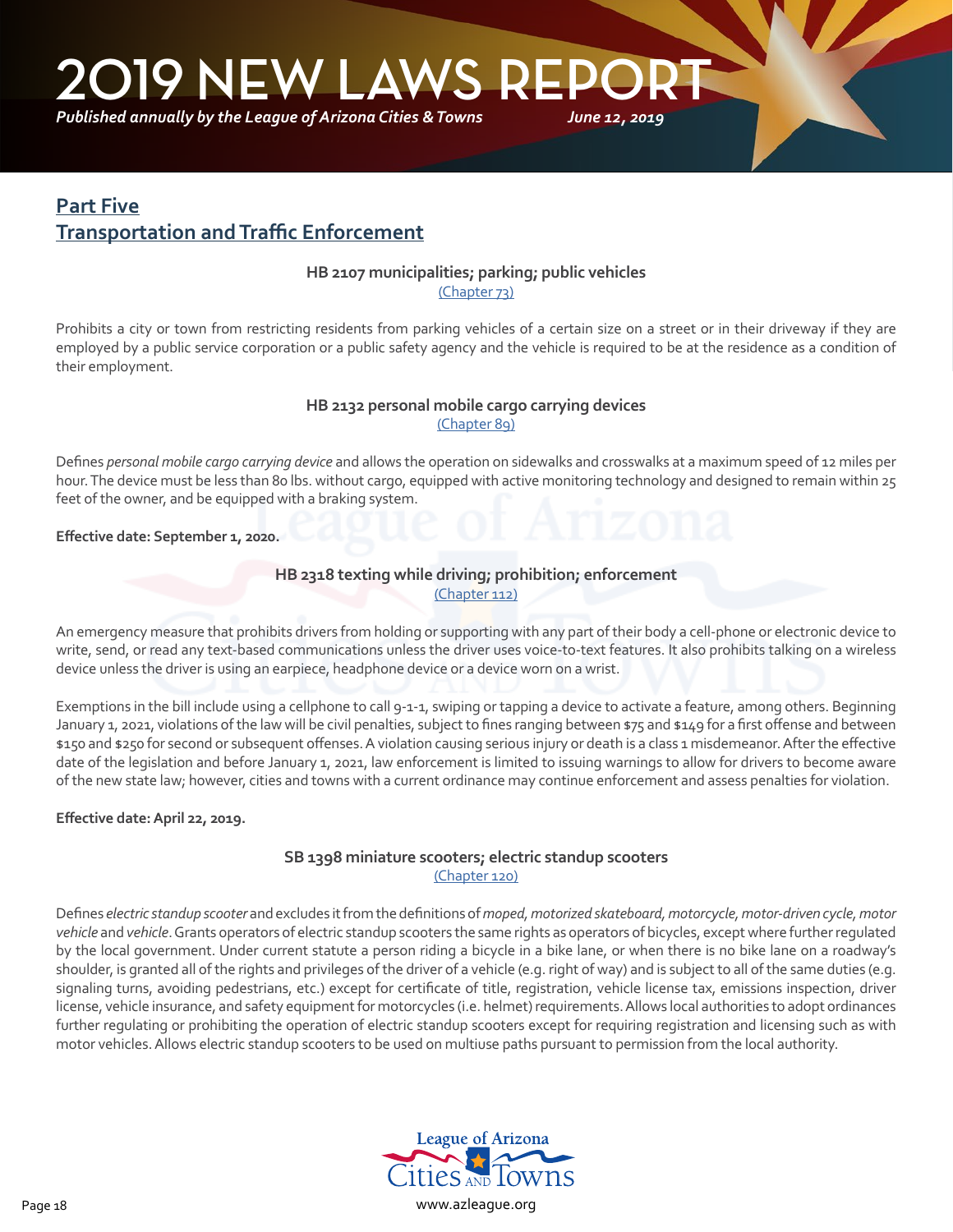<span id="page-18-0"></span>*Published annually by the League of Arizona Cities & Towns*

## **Part Six Labor, Employment, Retirement and Benefits**

#### **HB 2007 ASRS; political subdivision plans; adjustments**

[\(Chapter 25\)](https://apps.azleg.gov/billStatus/BillOverview/71005)

Clarifies that an employee of the ASRS that was enrolled in another retirement system cannot receive credited service for the same period of service from the ASRS. It also clarifies that if an employer makes a contribution error, corrections can be made through the employer's payroll reporting if the adjustment is made in the same fiscal year that the error occurred.

#### **HB 2078 local government investment poo**l [\(Chapter 35\)](https://apps.azleg.gov/BillStatus/BillOverview/71146)

Defines which governmental entities are eligible to participate in the local government investment pool administered by the state treasurer. It includes cities and towns in the definition of *political subdivisions* and notes that the governing body of any political subdivision, by adopting a resolution of continuing effect, may authorize and request the state treasurer to invest monies for the governing body.

#### **HB 2137 workers' compensation; excess insurance policies** [\(Chapter 74\)](https://apps.azleg.gov/BillStatus/BillOverview/71212)

The Industrial Commission of Arizona (ICA) regulates the workers' compensation insurance industry. Pursuant to A.R.S. § 23-966, the Special Fund assumes liability for all workers' compensation claims against self-insured employers who fail to pay a workers' compensation claim. The Special Fund will pay medical and compensation benefits to the injured employee. The ICA may levy an assessment on workers' compensation insurance premiums at a rate that is no more than is necessary to keep the Special Fund actuarially sound (A.R.S. § 23-1065). According to the ICA the current rate is 0%. HB 2137 asserts the Special Fund is the successor in interest to all excess insurance policies in effect at the time of an assignment that insure any part of the self-insured employer's financial obligations and requires the excess insurer to directly pay the Special Fund for any covered amounts spent.

#### **HB 2190 CORP; accidental disability; definition** [\(Chapter 286\)](https://apps.azleg.gov/BillStatus/BillOverview/71296)

Amends the definition of *accidental disability* for the purposes of an accidental disability retirement in the Corrections Officer Retirement Plan (CORP, which also covers Detention Officers). The new definition only requires that the disability be incurred in the performance of the employee's duties, rather than being limited to disabilities that result from: 1) physical contact with inmates, parolees or probationers; 2) responding to a confrontational situation by such persons; or 3) a job-related motor vehicle accident.

## **HB 2422 public retirement systems**

[\(Chapter 36\)](https://apps.azleg.gov/BillStatus/BillOverview/71553)

Makes technical and clarifying changes to the Public Safety Personnel Retirement System (PSPRS), Elected Officials Retirement Plan (EORP), Corrections Officers Retirement Plan (CORP), and the defined contribution plans for both elected officials (EODCP) and public safety personnel (PSPRSDCP).

#### **SB 1016 ASRS; ineligible contributions; unfunded liability**

[\(Chapter 158\)](https://apps.azleg.gov/billStatus/BillOverview/71042)

Requires an ASRS employer to pay the cost of the unfunded liability created by contributions on compensation that are ineligible contributions by statute.